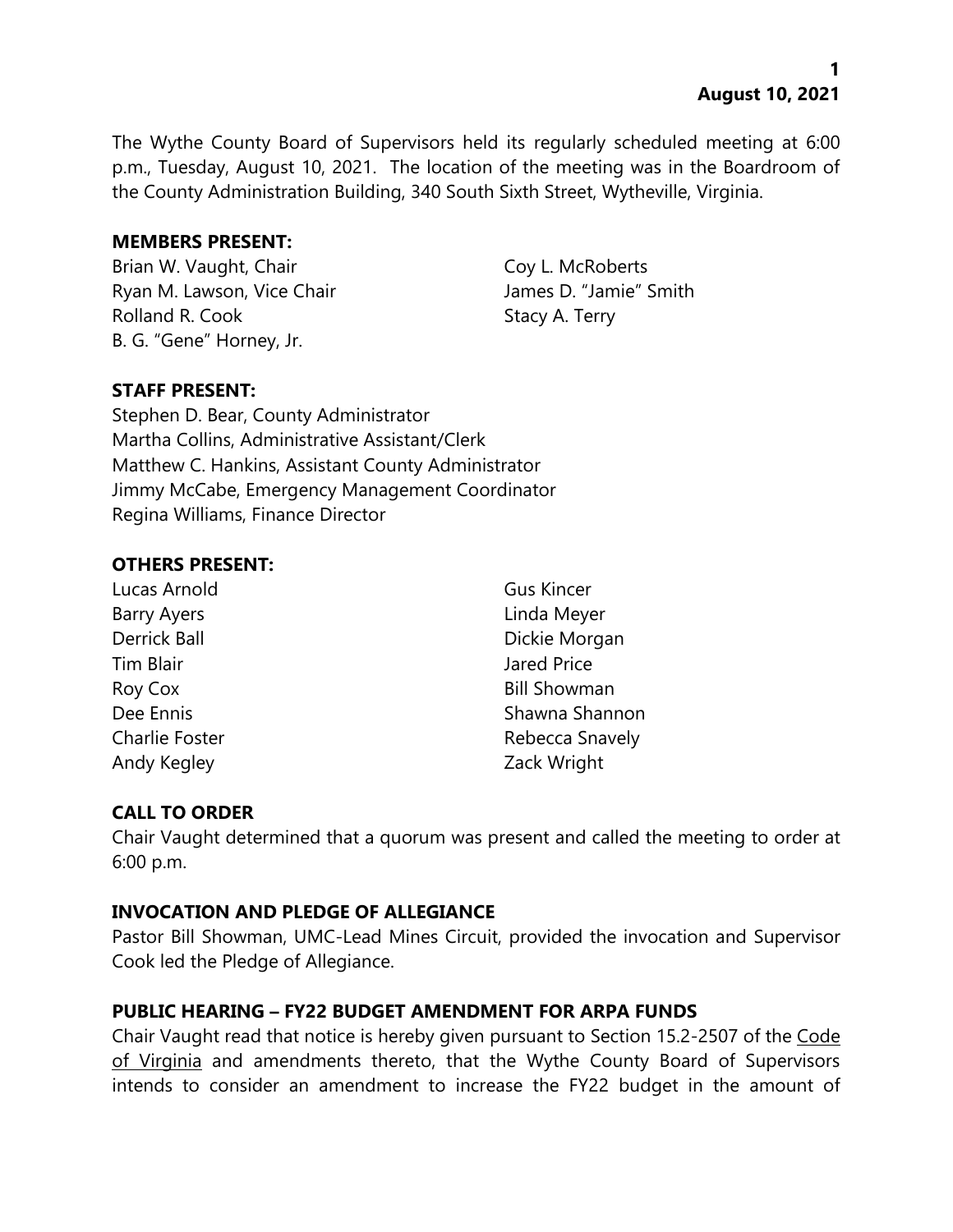\$5,571,531 in Coronavirus State and Local Fiscal Recover Funds through the American Rescue Plan Act ("ARPA"). Eligible uses for these funds are: Public Health/Covid Impacts, Revenue Loss/Negative Economic Impacts, Essential Worker Support, Infrastructure (Water, Wastewater, Broadband, etc.).

A public hearing is scheduled for Tuesday, August 10, 2021, at 6:05 p.m., or as soon as practicable thereafter, in the Board Room of the County Administration Building, 340 South Sixth Street, Wytheville, Virginia 24382 to hear public comment on the proposed budget amendment.

Mr. Bear commented that all localities across the nation were provided funding through ARPA. However, the amount Wythe County would receive, was unknown until the time the budget was being adopted. Therefore, per Virginia Code, a public hearing must be held in order to amend the budget.

Chair Vaught opened the public hearing for comments.

1. Mr. Andy Kegley appeared before the Board and stated "Good afternoon. Thank you for the opportunity. I do want to speak on behalf of that word 'infrastructure' and it's a big word that's getting a lot of attention today. Today, the Congress, or half the Congress, has passed the infrastructure bill. So, I think at the end of the day, as the country climbs out from where we've been for the last fifteen/sixteen months, opportunities like what Congress is doing today and like what you all have before you with this \$5.5M, is an opportunity that doesn't happen very often and the needs for a good, wise investment are many. I want to suggest a couple things about infrastructure investment and I want to suggest a couple things about maybe more citizen input than just a public hearing with one person speaking. I note that a draft, I'm not sure whether the letter was in the agenda, talks about \$3M for utility funds, potentially. So, utilities are something that's kind of near and dear to our work at HOPE. As you know, evictions have been put on hold; I think now they've been extended for another 60 days. It's been a rollercoaster ride watching evictions in the moratorium. Utility disconnects have been governed by General Assembly Act and when the Governor lifted the Emergency Order on June  $30<sup>th</sup>$ , that said after 60 days utilities could start enacting terminations on utility accounts. The General Assembly yesterday put \$120M into a fund for utility relief. It's really unclear how much of that will be available for Appalachian Power consumers/customers. None of it's available for Dominion Power which is the biggest utility in the state. And it's unclear when those funds will become available. If August  $31<sup>st</sup>$  is when AEP can start doing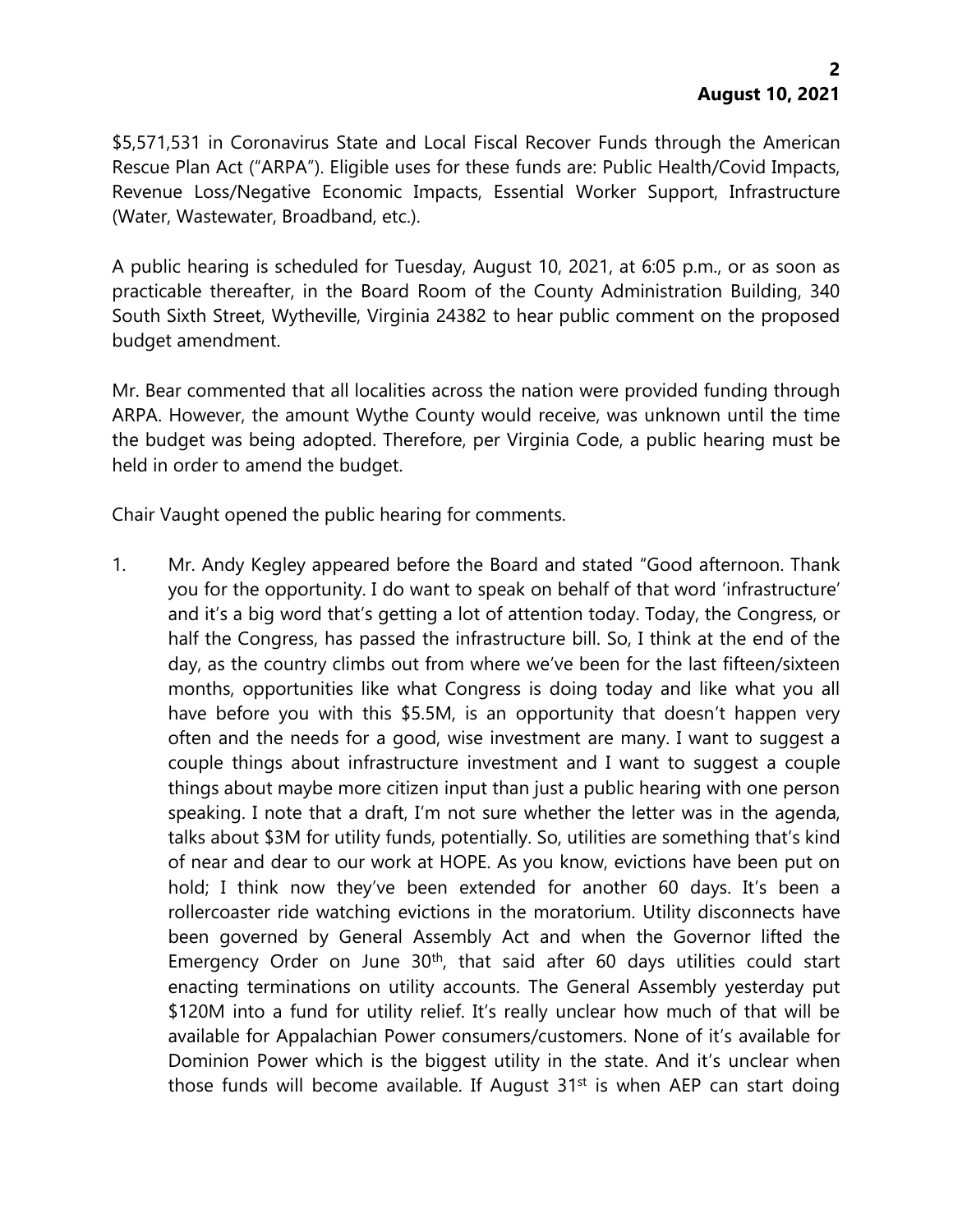disconnects, people could quite likely be having their power turned off very shortly while there are pots of money sitting out there potentially available. So, I don't know what was envisioned with a part of the set aside for utilities but I think working with DSS, Mountain Cap or us at HOPE, maybe a plan for some kind of emergency relief for some kind of targeted audience, senior citizens, those disabled. If you're living in a rent-based on income, and you get a termination notice, you'll be evicted. It's like if you're at Northwinds and you get a termination notice, you can't pay the bill, you'll be evicted. So that's one consideration I ask you all to think about.

I note too in the language from the Federal memo that you all got that some of this can be used for equity-focused services and that includes investment in housing. As you know, I've talked with you all many times over the years about the need for more affordable housing. There are a couple things that are kind of on the horizon but anything that can go into fixing housing, is going to fix a lot of other problems that you all have too about economic development and growth. I would ask, like I said a moment ago, that you all consider setting aside some of these funds and bring together a committee of potential stakeholders from the County, like I said DSS, Mountain Cap, HOPE, Public Housing Authority, and some others to talk about maybe a more specific use and how they might be plugged into a capital improvement plan with more input, more planning and then a better product at the end of the day. So, thank you for your time and good luck."

Hearing no further comments from citizens, the Chairman closed the public hearing.

### **CITIZENS' TIME**

Chair Vaught inquired if anyone present wished to address the Board.

1. Pope Road - Thank You – Mr. Roy Cox appeared before the Board and stated "Well Mr. Vaught, I've been waiting for this meeting for a long time and it has come. And I thank each and every one of you guys/girls up there for the help you did. Pope Road is now a better road, a good road, no dust, no mud, and I appreciate each and every one of you. You got the job done, and I want to say a special thanks to Andy Fowler and Pam Heath. They took care of the pipes, they seen the problem, a lot of water coming on, and my pipe wouldn't handle it. So, they went and changed it and put a bigger pipe; that problem's took care of. So, what else can I say, buddy? I am happy. I appreciate each and every one of you. Thank you very much."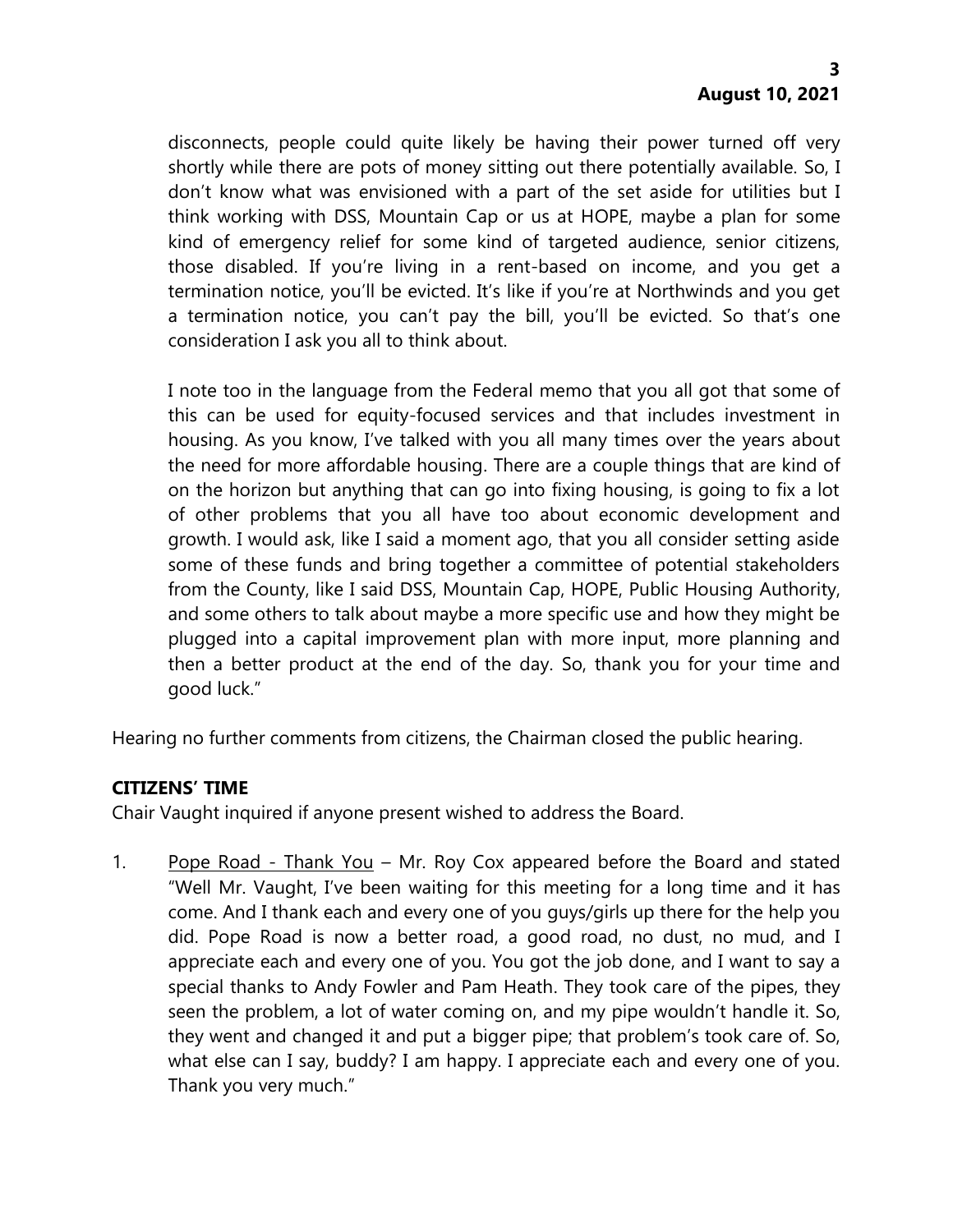2. Public Water – Mr. Tim Blair appeared before the Board and stated "I'm trying to get public water out on my land. And I'm having trouble getting it. I went to New River Trail about getting a permit to bore a hole underneath the Trail and he tells me it's going to cost me \$1,000 to get a permit. And if I go that route, I want to put a meter on my side. But I'd like to run it out the road out to where Jimmy Allen, out past my house. I would hook onto it and my daughter would hook onto it. And that's why I ask you all to help."

The Chair asked where Mr. Blair's property is located.

Mr. Blair responded "It's on River Bluff Drive. My property runs parallel with the New River Trail. I got two houses there; my son lives in one house. I'm giving my daughter my land on the end out there; there's no right of way through it and I'm trying to get a right of way through it. Used to be out there, and New River Trail says it aint gonna happen. So I'm fighting that. Anyway, I come over here and ask for y'all to help. I'd like to run it out the road and I will hook onto it and my daughter will hook onto it."

Mr. Bear added that the Water Committee briefly considered this at their last meeting. Next meeting is Tuesday, August 17<sup>th</sup> at 9:30 a.m. and he asked Mr. Blair to attend so they can review together in more detail.

Mr. Blair replied "I can be there. That's all I got to say. But I can't buy 800 feet of pipeline, you know. That's public utility."

- 3. Comprehensive Plan Ms. Linda Meyer appeared before the Board and stated "I just have a question which you probably won't answer but I'll ask it anyway. I have reviewed our Comprehensive Plan and I think it's pretty good and I think our Planning Commission does a pretty good job of keeping it updated and so on. I, personally, don't think it's deficient our outdated. I was really curious the cost of what Wythe Connect, the cost of that, for those four or five people doing their seminars and their work and is there a limit on that expenditure. And another curiosity is the VA Department of Emergency Management that says this has to be done, are they again is that a government agency overstepping in Wythe County planning with possible mandates and edicts? That is a concern and we hope that is addressed."
- 4. Fencing Ordinance (Cattle) Ms. Rebecca Snavely appeared before the Board and stated "Good evening. I'm Rebecca Snavely. I live at Carterville Heights in the Max Meadows area, Fort Chiswell District. Here is my problem - our whole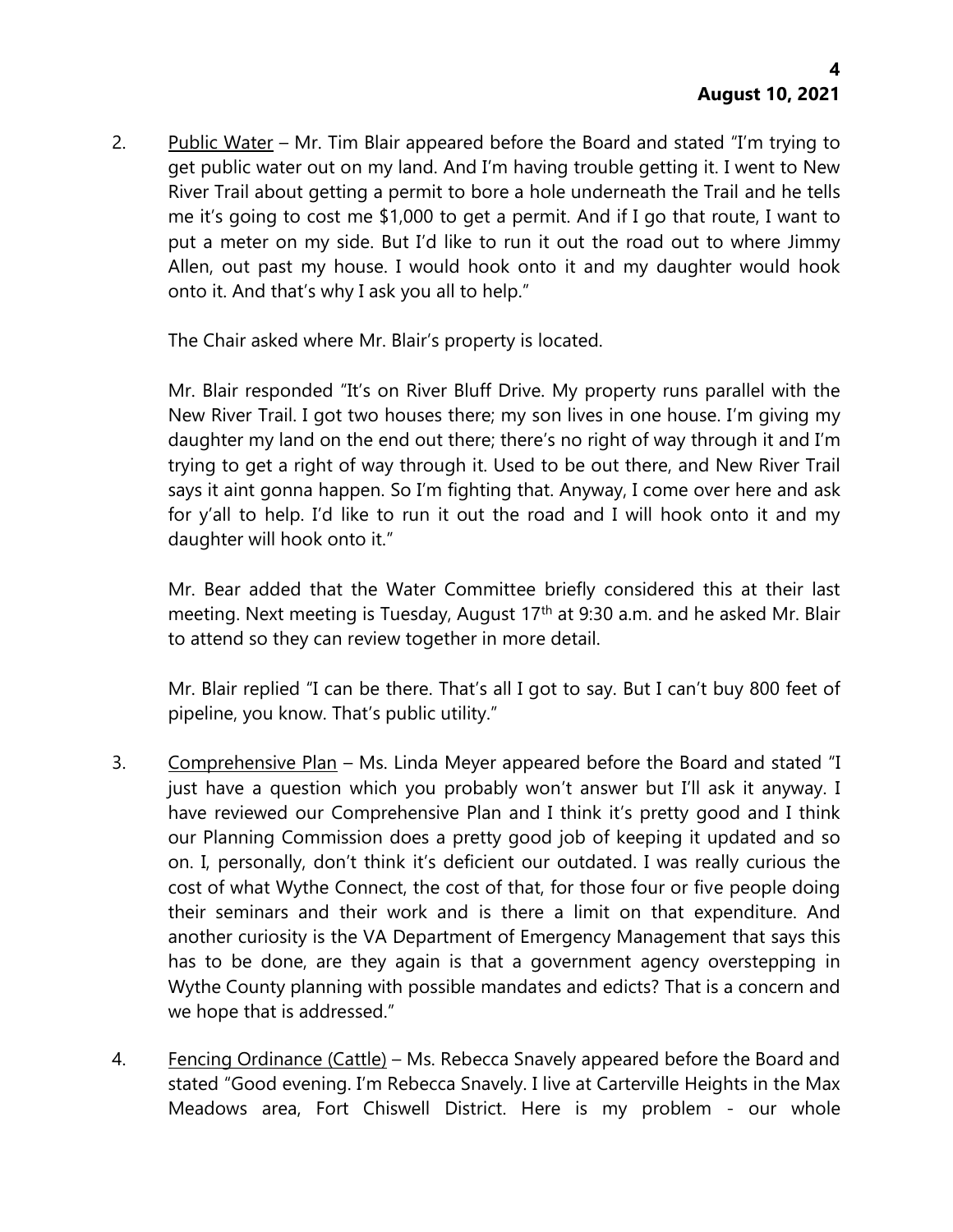neighborhood. But as I look around, I see my cohorts didn't back me up. We have a problem with cattle getting out and we have called and called and this has been going on for months. Of course they say they'll send somebody to check it out and all of that but one of the persons that do own some of the cattle they did come to my house today and he waited for an hour and a half on the other person which did not show and I told him he wasn't going to show up before he come there. So, what can I do, or what can y'all do to help me to have them - and I've already got the letter and everything where it's up to the landowners to put up the fences, and I think that needs to be reevaluated. I don't think it needs to be up to the landowner. I think it needs to be up to the cattle owner because if you got money to own cattle, you'll have money to fix your fence. Because we're just common people and we don't have money to go out and build 500' stretch of fence. And so what can we do about that because me, I'm getting too old to run them cows every day. They know who they are and the police, everyone knows who they are. So, what can be done about that, if anything? Or am I spitting in the wind? I've read the rules. I got a copy of it. But I'm just saying I don't think it should be up to the landowner to do that. I think it should be up to the cattle owner. Should you all not reevaluate that?"

Mr. Bear agreed that she has a very good point, one that's been raised before and reviewed by the Board over many years. Around 2008-2009, the fence ordinance had a restriction that cattle could not run at large. It was repealed and State law is generally considered fence out where landowners would be responsible for fencing to keep cattle off their property. He will speak with Animal Control officers and Sheriff's Office to better control the cattle but we are restricted by State Code.

Ms. Snavely responded "I understand that but I also understand too that when that law was put into effect, a lot of those board members were cattle owners at the time. And that's why I'm saying I think it needs to be up to the cattle owner not the person that is just the landowner. I mean we have a fence, but those bulls tear it down, you know. And like I said, what can we do? It's like I told them week before last, I said well can I just drop one of them in my yard and take it to the market? Well, their reply was 'I like my steak medium rare.' So, but if you call could do something about that, I would appreciate it and I'm sure everybody up in our area would. I mean I have the list of the people that live in my area and every one of them, they agree that they would like something done about this. And if you'd like the name of the persons and phone number, I'd be glad to give it to you."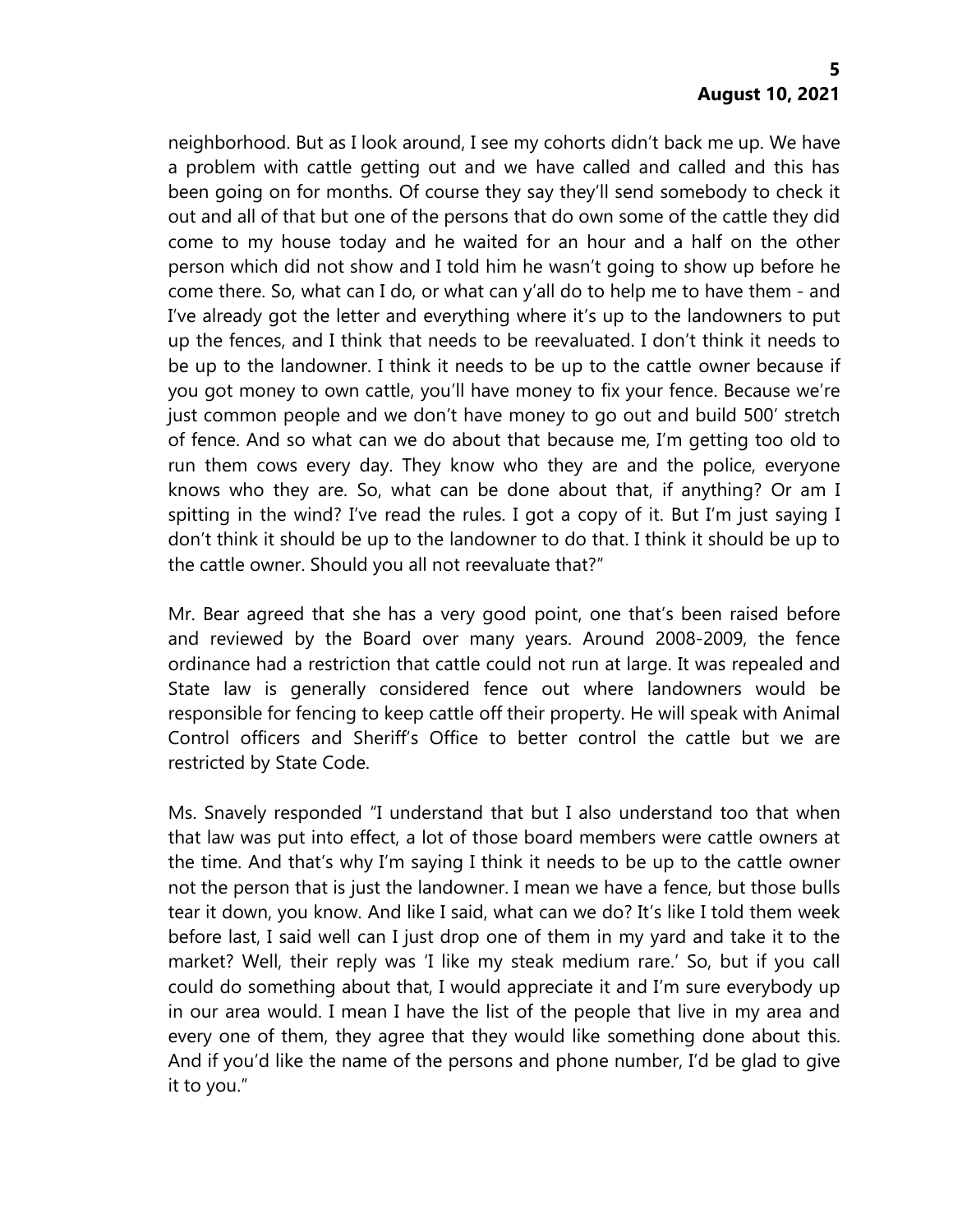Chair Vaught said they he/they share her frustration as this issue has been raised before, but they will see what they can do.

5. Pre-K Program – Ms. Shawna Shannon appeared before the Board and stated "My husband and I live in Bland County but I'm currently, I have been for the past 13 years, a teacher for Wythe County Public Schools. We just recently purchased a 9,000 square foot building on two acres for the children of Wythe County. For the past 13 years, our students, some of them are in here, former students, have attended our after-school program. We have opened our doors to Wythe County Public School students during the shutdown so parents wouldn't lose jobs, kids were being held accountable for and doing their school work, learning their values through the martial arts etc. We are now being discriminated, what we feel is discriminated against by Wythe County Public Schools due to my recent leave of absence. They are threatening to not transport to the Shanaki after-school program stating that they may not have enough space. We have poured everything into this building, with our personal home being tied to it. If they don't transport to our after-school program, we will not be able to pay our bills, kids will likely have nowhere to go, parents will probably lose jobs, and we have new first-responder students in our after-school program. My questions is, why are they just now sending us supposed contracts to sign, sending emails that they will not transport if the space is not available and certainly will not run any additional buses in order to accommodate Shanaki students. I found this out from some of the concerned teachers of Wythe County today that received this email. We pay a lot of taxes to Wythe County especially with the recent purchase of this building, as do the parents. My understanding is that the school bus transport system is funded by the stakeholders' taxes and grants received by the State. Am I wrong in this? I'm not sure exactly – my research that's where I think bus transportation funding comes from. I'm not for sure – that's the research that I'm finding. How can they decide if students can or can't be transported? I do know that a gentleman reached out to me last year, a local pastor, wanting to start an after-school program and Wythe County Public Schools refused to transport to him. I just want to know can any of you help me understand why all of a sudden when I took a leave of absence, which they're not very happy about, this is now happening; and I need to back up and say we're also running a private pre-K. I just kind of felt the need that Wythe County – if the kids couldn't get into the pre-K programs with the school system, there's really not a lot of choices and we're almost at max capacity with our new private pre-K. I also want to add a note about the contracts that I spoke of that we didn't receive any communication from the schools about the supposed contract and found out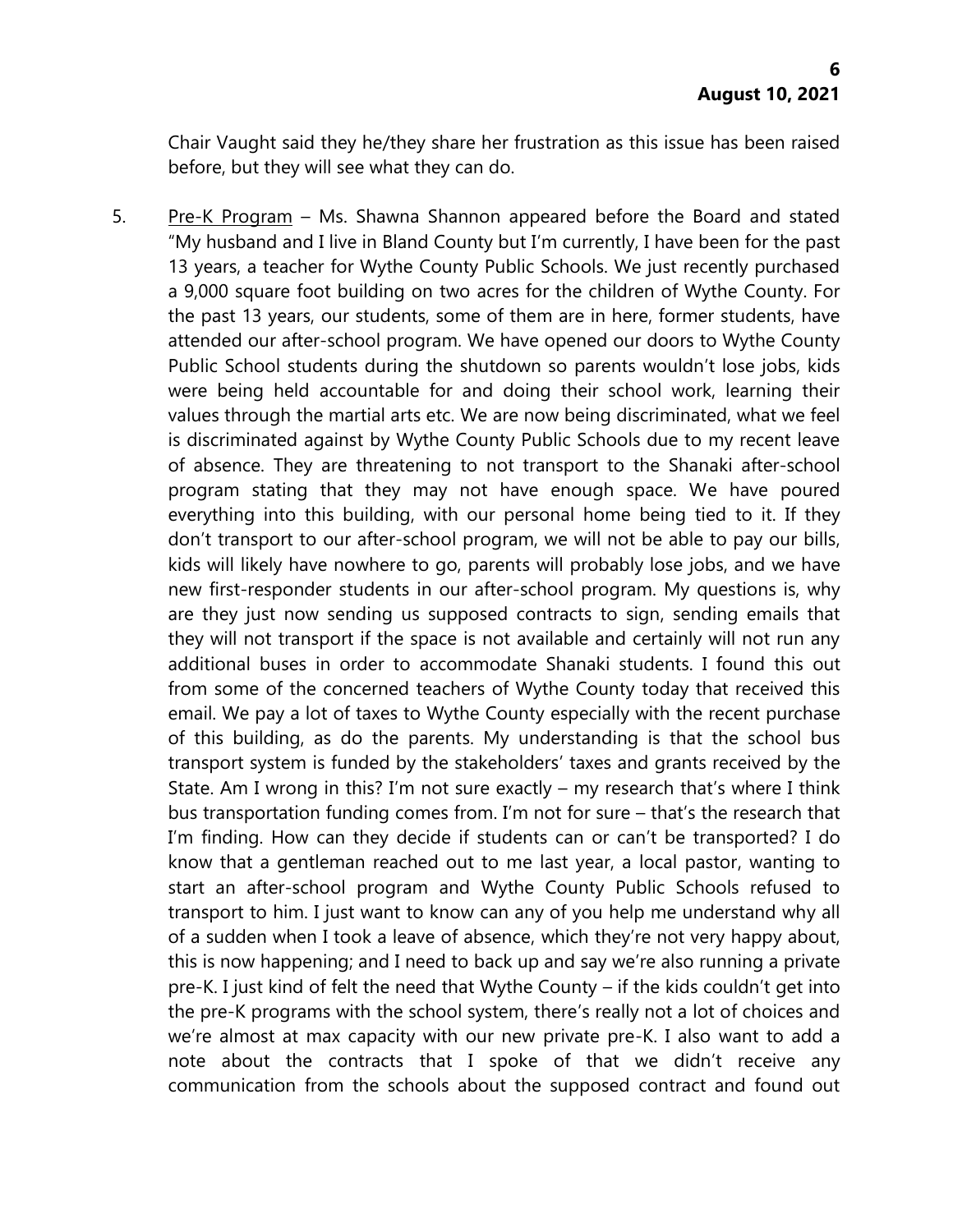from a concerned parent. When my husband emailed Mr. Rick Skeens, he stated that he sent this supposed contract to our new address, which is not true because we've checked the mail each day and we've - actually there's no mail that ever runs out there because we're a brand new location for us from Main Street to where we're at now which is out next to Ager Park; we're in the industrial park. I do not that there is a bus that runs out there and I know from plenty of parents that live out there that that bus is not at full capacity, that it has a lot of space. I just need space for about, I don't know, anywhere from 40 up to 55 kids. This has never ever been an issue before. They've never questioned transportation. They've been happy to transport. They actually recommend them to our afterschool program, so I'm not for sure why all of a sudden just this year when I decide to take a leave of absence to pursue this, my dream, that all of this – this has been going on all summer by the way, too. There's been lots of things that went back and forth that will eventually, probably have to put out in the courts. But my question is the money – where does the money that they receive go to because it's certainly not us in helping the children of Wythe County and the children of Wythe County Public Schools. When I say I have first responders and stuff, I have a lot of people that rely on us for after-school program so if they're not going to transport to us, I guess I'll just take my minivan and make about 30 trips – I don't know. That's why I'm coming to you guys because I'm kind of at a loss. I don't know what to do. Can you all help – and I'll try not to cry on you."

Supervisor Cook asked Ms. Shannon if she's been to the School Board yet and she replied no.

Ms. Shannon continued "This has just happened but right now I'm not for sure how I feel about going over there, with how I've been treated, just how my husband and I have been treated. And it's not everybody. It's the ones that I mention over transportation. I have a lot of friends with Wythe County. I believe in Wythe County. I believe in Wythe County Schools. I'm not here to bash them or anything. It's the whole transportation that has us so upset. And we just received the contract when we asked for them they wrote a nice little note that this was our second copy; they finally mailed it to where we asked for it to be mailed to. We did not know that a contract was coming. They didn't communicate via email, phone call, which they've been communicating all summer. They could have let us know that it was coming. So, when we received it, there's a lot of things in there that we would like a lawyer to look at before we sign, before we just sign away, and that give us – we literally just received it in the mail last night, so school starts Monday and they need to be transported. Apparently, if we don't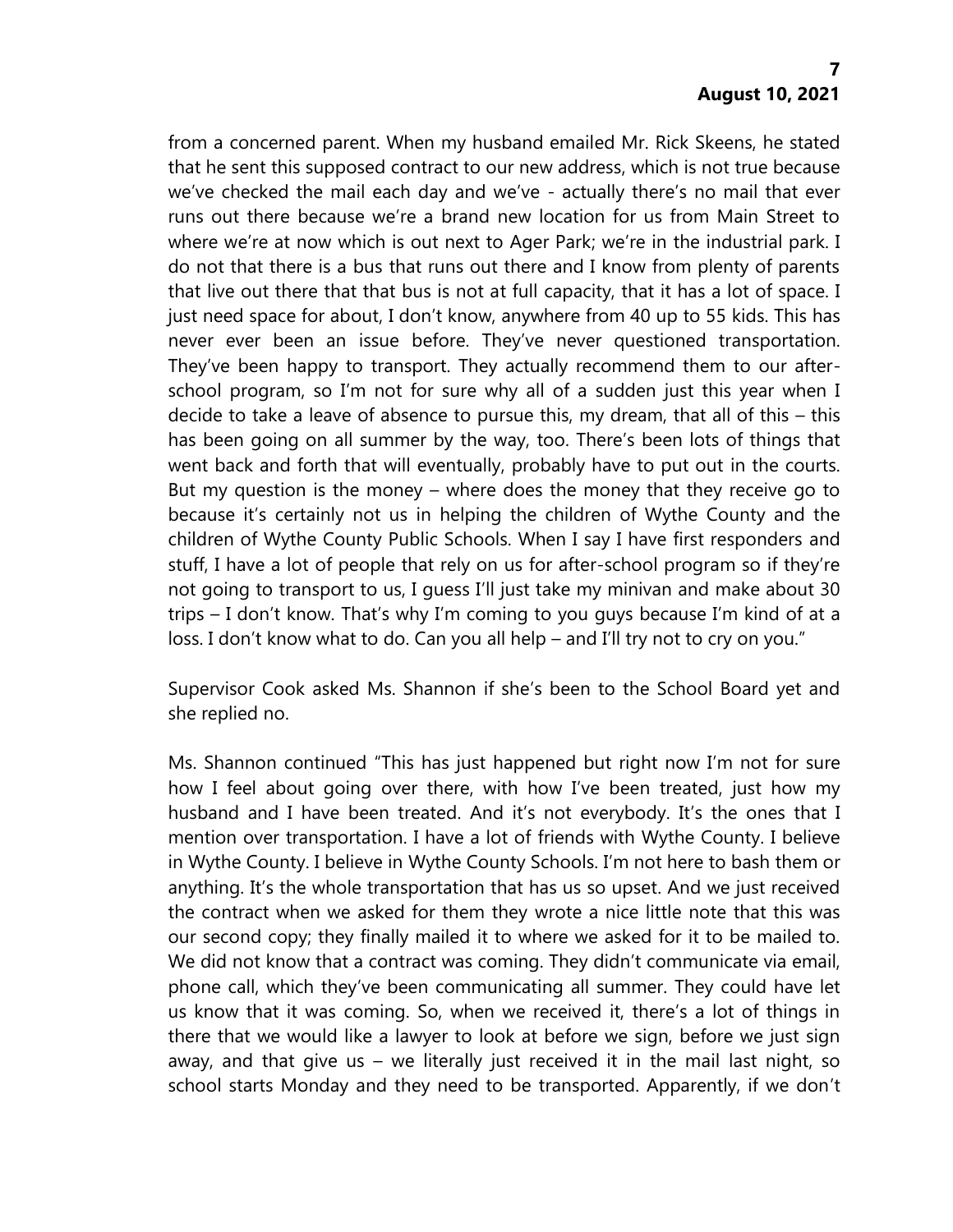sign this contract, they're not going to transport to us. I just kind of what to make this be known and if somebody can help us or if you have suggestions, I'd appreciate it."

Supervisor Cook referred Ms. Shannon to Dr. Wes Poole.

Chair Vaught also encouraged Ms. Shannon to go to the next School Board meeting, this Thursday at 6:00 p.m. While the County is a funding source for the schools, the County cannot make decisions on School Board's policies.

Ms. Shannon added "We were open, we never shut our doors except when we were forced to, when they came and served us the papers and I didn't really want to end up on the news so we did, just that time. But we average anywhere – it just depends on the year – right now we're sitting at about 55 so anywhere from 55 up to 65, and we're in 9,000 square feet now so we can house probably 100 or more after-school kids. We are going to purchase our own vans but we've poured our heart and soul (and our home) into the current building so it's taken everything until we can get back up onto our feet. We rely on the school for transportation."

Vaught suggested purchasing one of the school buses as they are in good shape.

Vice Chair Lawson reiterated what the Chair said, that the hands of this Board are tied when it comes to School Board matters, and stressed the importance of going to this week's School Board meeting.

Supervisor Cook attended the grand opening of Shanaki and he commented that it was a very nice facility.

With no one else signed up to speak, Chair Vaught closed Citizens' Time.

### **PAYMENT OF COUNTY INVOICES**

Supervisor McRoberts made a motion to pay the invoices for approval on August 10, 2021, for the various departments of County government. The invoices were paid on General Warrants 30110270-30110380, and one wire transfer, as follows:

### **EXPENDITURES BY DEPARTMENT BOARD OF SUPERVISORS August 10, 2021**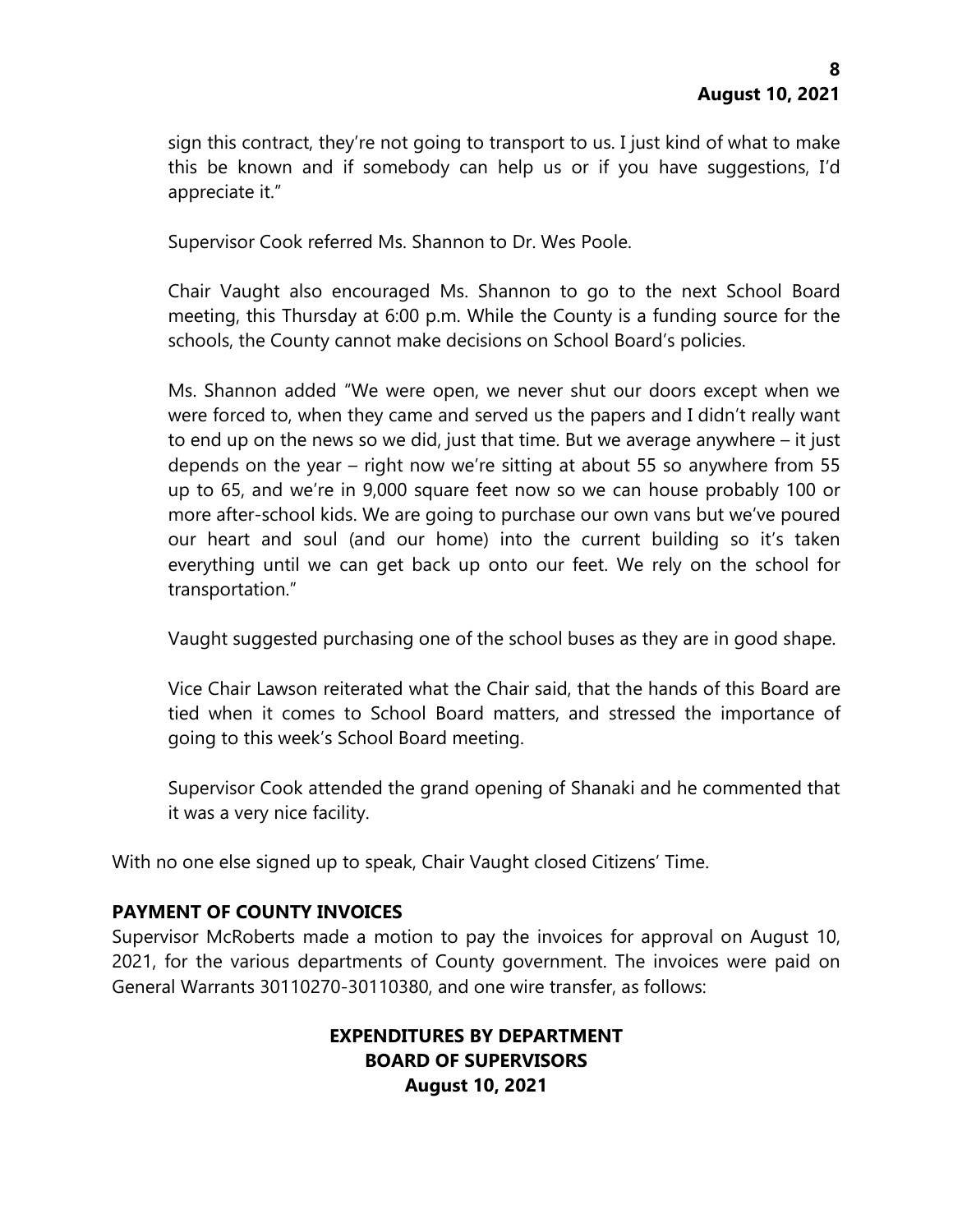**August 10, 2021**

| <b>CHECK#</b> | <b>ISSUE DATE</b> | <b>VENDOR</b>                    | <b>AMOUNT</b>  |
|---------------|-------------------|----------------------------------|----------------|
| (wire)        | 08/10/2021        | <b>VIRGINIA RESOURCES AUTHOR</b> | \$<br>2,619.74 |
| 30110270      | 08/10/2021        | <b>BUSINESS CARD</b>             | 1,181.96       |
| 30110271      | 08/10/2021        | FIRE RESCUE AND TACTICAL         | 648.20         |
| 30110272      | 08/10/2021        | HOUSE OF DOORS INC               | 2,675.00       |
| 30110273      | 08/10/2021        | PARTNERSHIP SCREENING INT        | 28.80          |
| 30110274      | 08/10/2021        | <b>R&amp;R ENTERPRISES INC</b>   | 370.00         |
| 30110275      | 08/10/2021        | <b>SALEM STONE</b>               | 1,961.50       |
| 30110276      | 08/10/2021        | THE SHERWIN-WILLIAMS CO.         | 443.56         |
| 30110277      | 08/10/2021        | TOWN OF RURAL RETREAT            | 407.70         |
| 30110278      | 08/10/2021        | <b>VITA</b>                      | 202.92         |
| 30110279      | 08/10/2021        | <b>WORDSPRINT</b>                | 395.00         |
| 30110280      | 08/10/2021        | ALPHA & OMEGA REPAR SERVI        | 1,422.13       |
| 30110281      | 08/10/2021        | <b>AMAZON</b>                    | 40.46          |
| 30110282      | 08/10/2021        | <b>APPALACHIAN POWER</b>         | 2,518.88       |
| 30110283      | 08/10/2021        | <b>ATMOS ENERGY</b>              | 23.26          |
| 30110284      | 08/10/2021        | <b>BUSINESS CARD</b>             | 541.36         |
| 30110285      | 08/10/2021        | <b>CARROT-TOP INDUSTRIES INC</b> | 1,009.40       |
| 30110286      | 08/10/2021        | CARZ R US LLC                    | 74.00          |
| 30110287      | 08/10/2021        | <b>CAVALIER SUPPLY CO</b>        | 287.80         |
| 30110288      | 08/10/2021        | <b>CENTURYLINK</b>               | 51.87          |
| 30110289      | 08/10/2021        | <b>CENTURYLINK</b>               | 220.54         |
| 30110290      | 08/10/2021        | <b>CENTURYLINK</b>               | 248.78         |
| 30110291      | 08/10/2021        | <b>CENTURYLINK</b>               | 4,913.38       |
| 30110292      | 08/10/2021        | <b>CITIZENS TELEPHONE COOP</b>   | 979.95         |
| 30110293      | 08/10/2021        | COMPTON, PATRICIA W.             | 600.00         |
| 30110294      | 08/10/2021        | <b>COUNTY OF WYTHE</b>           | 1,416.67       |
| 30110295      | 08/10/2021        | <b>CREATIVE 7 CONCEPTS</b>       | 2,047.82       |
| 30110296      | 08/10/2021        | <b>FAMILY RESOURCE CENTER</b>    | 937.50         |
| 30110297      | 08/10/2021        | <b>FERGUSON ENTERPRISES #5</b>   | 231.59         |
| 30110298      | 08/10/2021        | FIRE RESCUE AND TACTICAL         | 63.98          |
| 30110299      | 08/10/2021        | FP MAILING SOLUTIONS             | 135.00         |
| 30110300      | 08/10/2021        | FRANCOTYP-POSTALIA, INC          | 2,000.00       |
| 30110301      | 08/10/2021        | <b>GAYLORD BROS INC</b>          | 302.75         |
| 30110302      | 08/10/2021        | <b>GENUINE PARTS COMPANY</b>     | 26.49          |
| 30110303      | 08/10/2021        | <b>GREATAMERICA FINANCIAL SE</b> | 153.00         |
| 30110304      | 08/10/2021        | HARPO'S HARDWARE & BLDG S        | 258.70         |
| 30110305      | 08/10/2021        | <b>HUNGATE BUSINESS SERVICES</b> | 60.00          |
| 30110306      | 08/10/2021        | <b>HUFF FORD</b>                 | 376.22         |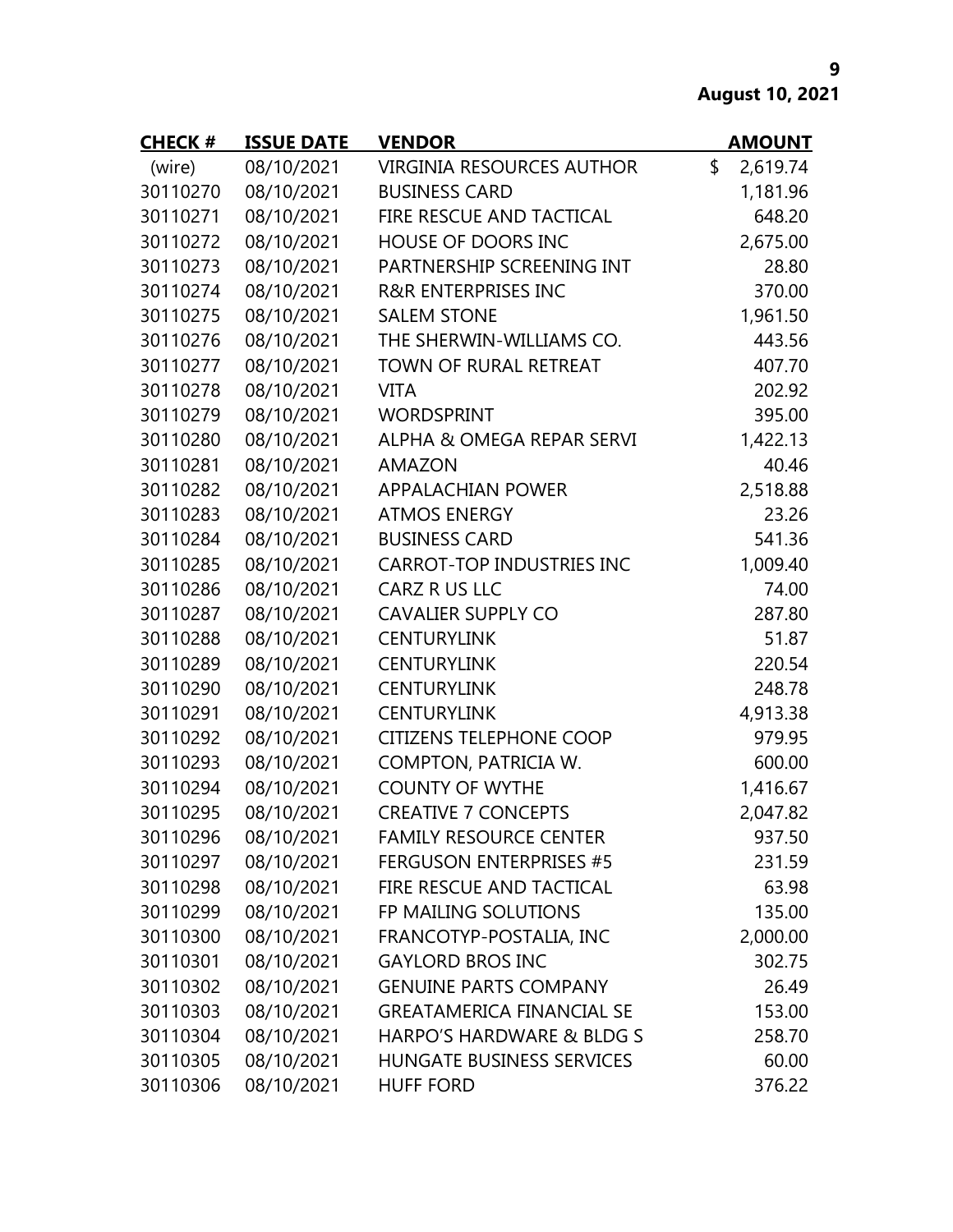| 30110307 | 08/10/2021 | JOINT PUBLIC SERVICE AUTH   | 48,417.72  |
|----------|------------|-----------------------------|------------|
| 30110308 | 08/10/2021 | <b>KING-MOORE INC</b>       | 1,137.50   |
| 30110309 | 08/10/2021 | <b>LANE GROUP</b>           | 17,400.00  |
| 30110310 | 08/10/2021 | <b>LEADSONLINE LLC</b>      | 3,296.00   |
| 30110311 | 08/10/2021 | LEXISNEXIS                  | 724.00     |
| 30110312 | 08/10/2021 | LOWE'S                      | 1,736.42   |
| 30110313 | 08/10/2021 | MANSFIELD OIL CO            | 8,276.12   |
| 30110314 | 08/10/2021 | MATTERN & CRAIG, INC        | 2,454.00   |
| 30110315 | 08/10/2021 | <b>MEADE TRACTOR</b>        | 6.98       |
| 30110316 | 08/10/2021 | <b>JEFFERY LEE MILLER</b>   | 3,964.50   |
| 30110317 | 08/10/2021 | MOBILE COMMUNICATIONS AME   | 2,230.50   |
| 30110318 | 08/10/2021 | MOUNT ROGERS COMMUNITY SE   | 8.49       |
| 30110319 | 08/10/2021 | MOUNT ROGERS PLANNING DIS   | 4,727.34   |
| 30110320 | 08/10/2021 | <b>NATIONAL POOLS</b>       | 35.49      |
| 30110321 | 08/10/2021 | QUADIENT FINANCE USA, INC   | 791.23     |
| 30110322 | 08/10/2021 | NEW RIVER REGIONAL WATER    | 57,021.88  |
| 30110323 | 08/10/2021 | NEW RIVER VALLEY REGIONAL   | 141,588.30 |
| 30110324 | 08/10/2021 | OFFICE OF THE CHIEF MEDIC   | 20.00      |
| 30110325 | 08/10/2021 | <b>AMBER COX</b>            | 15.00      |
| 30110326 | 08/10/2021 | <b>ANGELA GREER</b>         | 233.18     |
| 30110327 | 08/10/2021 | <b>BETTY WINEBARGER</b>     | 20.85      |
| 30110328 | 08/10/2021 | <b>BRITTNEY CROCKETT</b>    | 20.00      |
| 30110329 | 08/10/2021 | <b>CHRIS TERRY</b>          | 419.96     |
| 30110330 | 08/10/2021 | <b>CHRISTOPHER ALDERMAN</b> | 24.11      |
| 30110331 | 08/10/2021 | <b>CONNIE W. GRAVLEY</b>    | 30.00      |
| 30110332 | 08/10/2021 | <b>CRYSTAL DOSS</b>         | 44.98      |
| 30110333 | 08/10/2021 | <b>DAVID JACKSON</b>        | 30.00      |
| 30110334 | 08/10/2021 | <b>DAVID MEREDITH</b>       | 117.00     |
| 30110335 | 08/10/2021 | <b>HUNTER STROUPE</b>       | 59.64      |
| 30110336 | 08/10/2021 | <b>JESSI FORTUNE</b>        | 10.64      |
| 30110337 | 08/10/2021 | <b>JIM GEARHART</b>         | 30.00      |
| 30110338 | 08/10/2021 | <b>JOSH CARTER</b>          | 374.94     |
| 30110339 | 08/10/2021 | <b>KAYLEY HOWARD</b>        | 63.15      |
| 30110340 | 08/10/2021 | <b>LANDON SAYERS</b>        | 20.00      |
| 30110341 | 08/10/2021 | <b>MARK A NOEL</b>          | 30.00      |
| 30110342 | 08/10/2021 | <b>MARK RICHARDSON</b>      | 33.42      |
| 30110343 | 08/10/2021 | <b>NANCY TAYLOR</b>         | 34.00      |
| 30110344 | 08/10/2021 | PRISCILLA MUSSER HALL       | 30.00      |
| 30110345 | 08/10/2021 | REBECCA SCHULER             | 20.00      |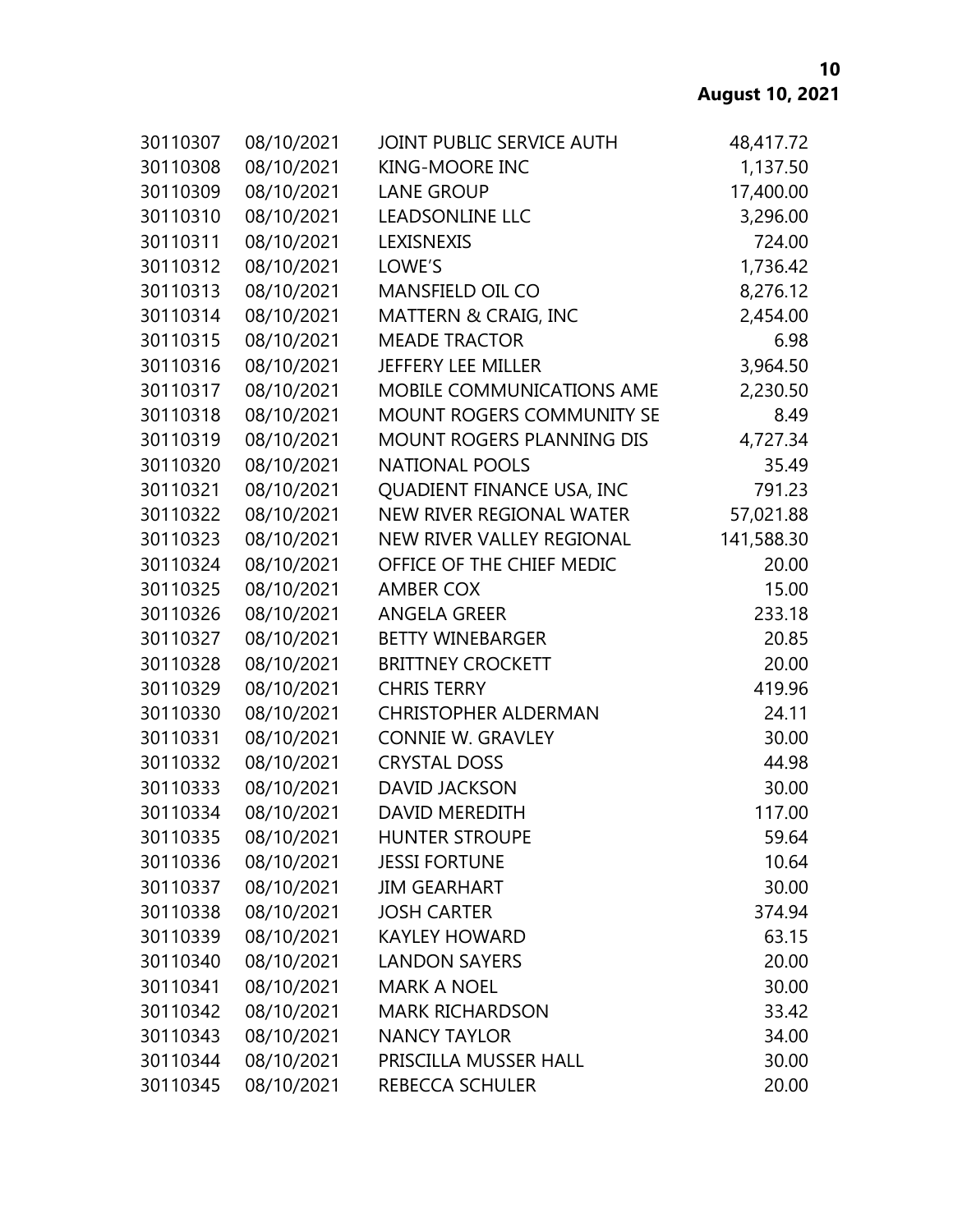| <b>TOTAL EXPENDITURES 08/10/2021</b> |            |                                      | \$532,354.60  |
|--------------------------------------|------------|--------------------------------------|---------------|
| 30110380                             | 08/10/2021 | <b>WYTHEVILLE OFFICE SUPPLY</b>      | <u>525.38</u> |
| 30110379                             | 08/10/2021 | WYTHE TIRE AND MUFFLER               | 773.95        |
| 30110378                             | 08/10/2021 | <b>WYTHE OIL DISTRIBUTORS</b>        | 517.28        |
| 30110377                             | 08/10/2021 | WYTHE CO WATER & WASTEWAT            | 256.86        |
| 30110376                             | 08/10/2021 | <b>WORDSPRINT</b>                    | 330.00        |
| 30110375                             | 08/10/2021 | WILLIAMS, KEVIN                      | 108.17        |
| 30110374                             | 08/10/2021 | WAMPLER EANES APPRAISAL G            | 21,951.00     |
| 30110373                             | 08/10/2021 | <b>VLGMA</b>                         | 318.71        |
| 30110372                             | 08/10/2021 | <b>VIRGINIA BUSINESS SYST</b>        | 37.25         |
| 30110371                             | 08/10/2021 | <b>VACORP</b>                        | 85,444.00     |
| 30110370                             | 08/10/2021 | <b>V&amp;M RECYCLING</b>             | 71,048.27     |
| 30110369                             | 08/10/2021 | <b>US CELLULAR</b>                   | 1,229.52      |
| 30110368                             | 08/10/2021 | UNIVERSITY OF VIRGINIA               | 75.00         |
| 30110367                             | 08/10/2021 | TREASURER OF VIRGINIA                | 1,329.77      |
| 30110366                             | 08/10/2021 | <b>TRANSUNION RISK &amp; ALTERNA</b> | 75.00         |
| 30110365                             | 08/10/2021 | <b>THOMPSON TIRE</b>                 | 1,602.35      |
| 30110364                             | 08/10/2021 | <b>TESSCO INC</b>                    | 2,784.37      |
| 30110363                             | 08/10/2021 | SURE-FLO INC                         | 805.98        |
| 30110362                             | 08/10/2021 | STATE ELECTRIC SUPPLY CO             | 287.50        |
| 30110361                             | 08/10/2021 | <b>SPILMAN THOMAS &amp; BATTLE P</b> | 7,000.00      |
| 30110360                             | 08/10/2021 | SOUTHWESTERN EQUIPMENT               | 593.53        |
| 30110359                             | 08/10/2021 | <b>SEGRA</b>                         | 63.48         |
| 30110358                             | 08/10/2021 | R.E. MICHEL COMPANY, LLC             | 47.66         |
| 30110357                             | 08/10/2021 | <b>R&amp;R ENTERPRISES INC</b>       | 270.00        |
| 30110356                             | 08/10/2021 | POSTAGE BY PHONE RESERVE             | 1,200.00      |
| 30110355                             | 08/10/2021 | PIONEER COLLISION CENTER             | 2,017.54      |
| 30110354                             | 08/10/2021 | PARTNERSHIP SCREENING INT            | 14.40         |
| 30110353                             | 08/10/2021 | <b>PAPER CLIP</b>                    | 3,310.40      |
| 30110352                             | 08/10/2021 | <b>TIM SMITH</b>                     | 20.00         |
| 30110351                             | 08/10/2021 | <b>STACEY OSBORNE</b>                | 28.30         |
| 30110350                             | 08/10/2021 | <b>SHARON DAULEY</b>                 | 231.94        |
| 30110349                             | 08/10/2021 | <b>SARAH PHILLIPS</b>                | 20.00         |
| 30110348                             | 08/10/2021 | <b>RUTH ANDERSON</b>                 | 375.24        |
| 30110347                             | 08/10/2021 | <b>RONNIE WHITT</b>                  | 78.50         |
| 30110346                             | 08/10/2021 | RONALD C. SCOTT                      | 30.00         |

# **TOTAL EXPENDITURES APPROVED 08/10/2021 \$532,354.60**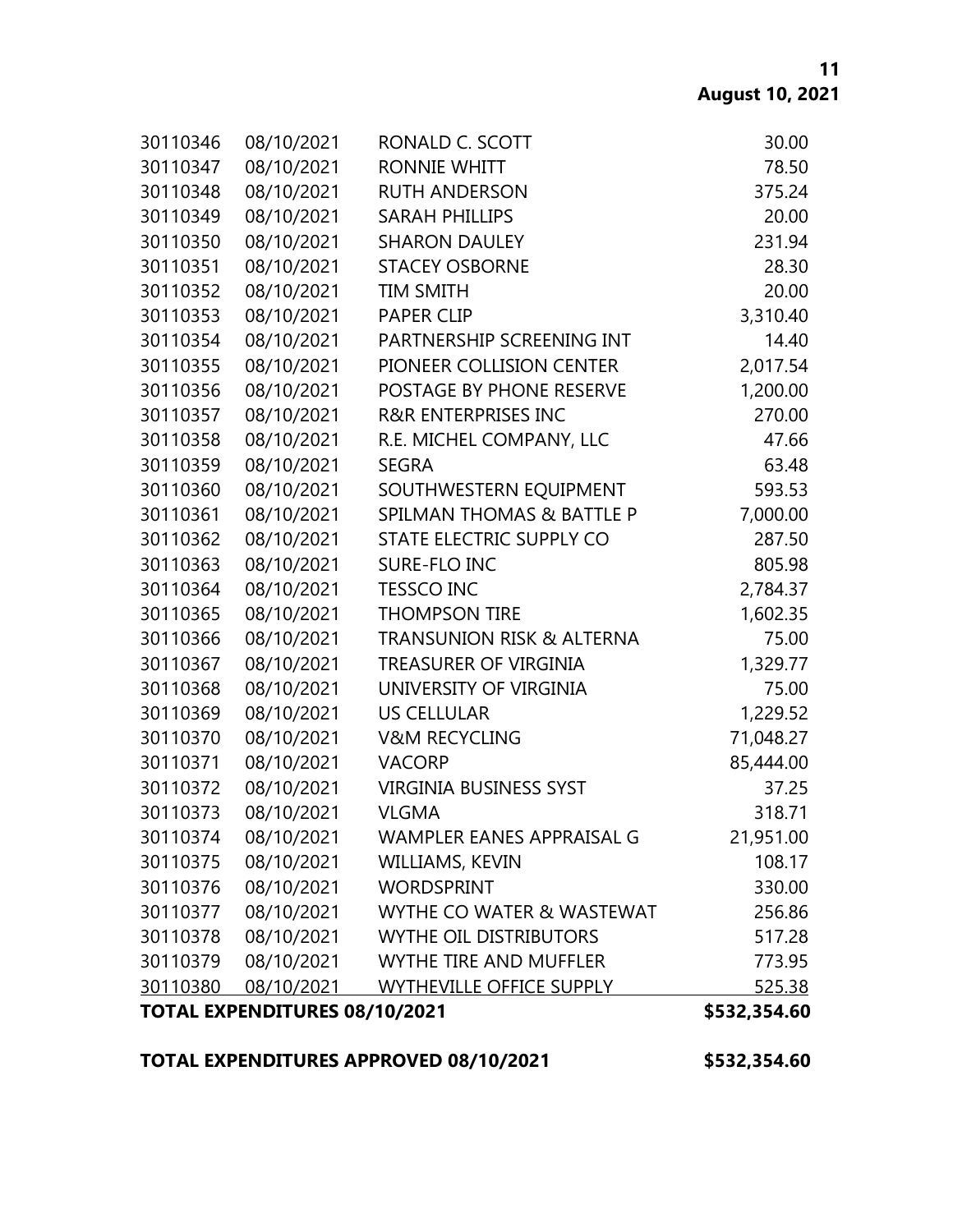Supervisor Horney seconded the motion and the roll call vote was as follows:

AYES: Brian W. Vaught Coy L. McRoberts Rolland R. Cook B. G. "Gene" Horney, Jr. Ryan M. Lawson Stacy A. Terry James D. "Jamie" Smith

NAYS: None

#### **MINUTES OF PREVIOUS MEETING**

The Board was presented with the July 27, 2021 minutes for approval.

Supervisor Cook made a motion, seconded by Supervisor Terry, to approve the July 27, 2021 minutes as presented.

The roll call vote on the motion was as follows:

AYES: Brian W. Vaught Coy L. McRoberts Rolland R. Cook B. G. "Gene" Horney, Jr. Ryan M. Lawson Stacy A. Terry James D. "Jamie" Smith

NAYS: None

#### **PROGRESS PARK HUNTING**

Mr. Bear commented that Mr. Williams has been working with the Virginia Department of Wildlife Resources ("DWR") to set up hunting in designated areas of Progress Park. County staff along with DWR have proposed the hunt quota and the rules and regulations, and the hunt will be done through a lottery system. The hunt will be for archery or crossbow only. Mr. Bear said they will also be promoting a right to Earn A Buck with #10 and DWR will enforce. Mr. Bear will confirm that it will run for the entire hunting season (October through December).

Supervisor Smith made a motion, seconded by Supervisor Cook, to approve the Progress Park Hunting Lottery for the hunting season, through December 31st.

Mr. Bear added that area #6 is the only area currently with cattle, which certainly should not be mistaken for deer. However, area #6 does not have easy access (unless they enter from the back of Amcor) so the Board may want to eliminate that area for hunting. Mr.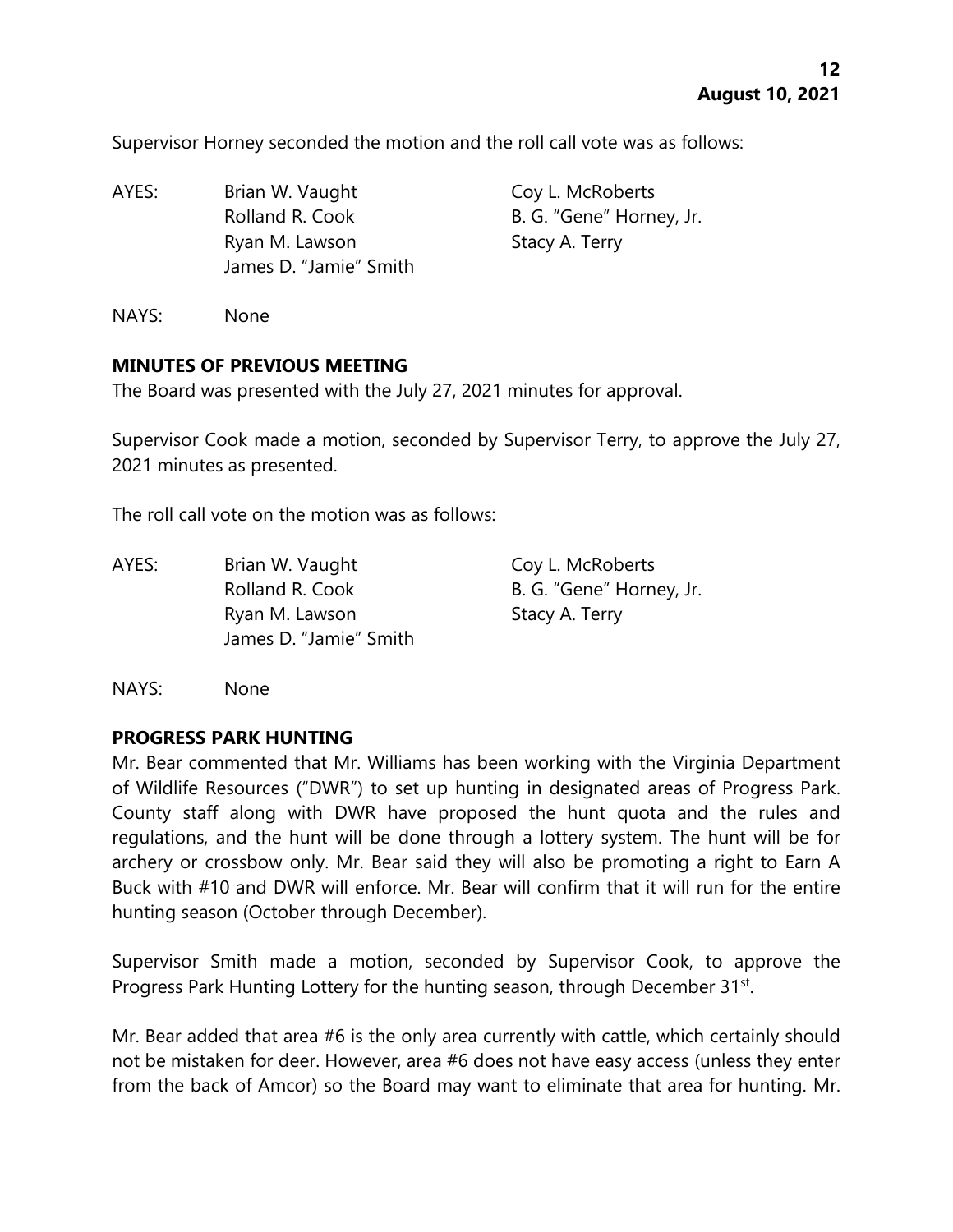Bear said the lessee doesn't mind if this area is part of the hunting program. Areas 1-5 do not have cattle currently on them.

Chair Vaught would like to leave Area #6 in and reevaluate it later, if necessary.

Supervisor Horney asked if the Board of Supervisors and County employees are allowed to enter the lottery.

Supervisor Smith said that since DWR is instituting the program, everyone is eligible.

The roll call vote on the motion was as follows:

AYES: Brian W. Vaught Coy L. McRoberts Rolland R. Cook B. G. "Gene" Horney, Jr. Ryan M. Lawson Stacy A. Terry James D. "Jamie" Smith

NAYS: None

#### **POPE ROAD (ADDENDUM)**

Mr. Roy Cox appeared before the Board and stated "What I meant to say, I haven't talked to anybody on Pope Road that's not happy. They're tickled with that road and I know one person's gonna be really happy, is our school bus driver. She will really be happy about that. Appreciate every one of you guys and girls. I'll go out here and leave y'all alone. Thanks a lot."

### **TOWN OF RURAL RETREAT VEHICLE REQUEST**

Mr. Bear referenced the memo from the Town of Rural Retreat. The subject vehicle had previously been gifted to RRVES who no longer have a need and, therefore, would like to transfer the vehicle and title to the Town of Rural Retreat to fulfill some of their needs. The Town has agreed to reimburse the County for repairs done (brakes and windshield) on the vehicle. Staff recommend approval of the transfer request.

Supervisor Terry made a motion, seconded by Supervisor Horney, to approve transfer of the subject vehicle to the Town of Rural Retreat.

The roll call vote on the motion was as follows:

AYES: Brian W. Vaught Coy L. McRoberts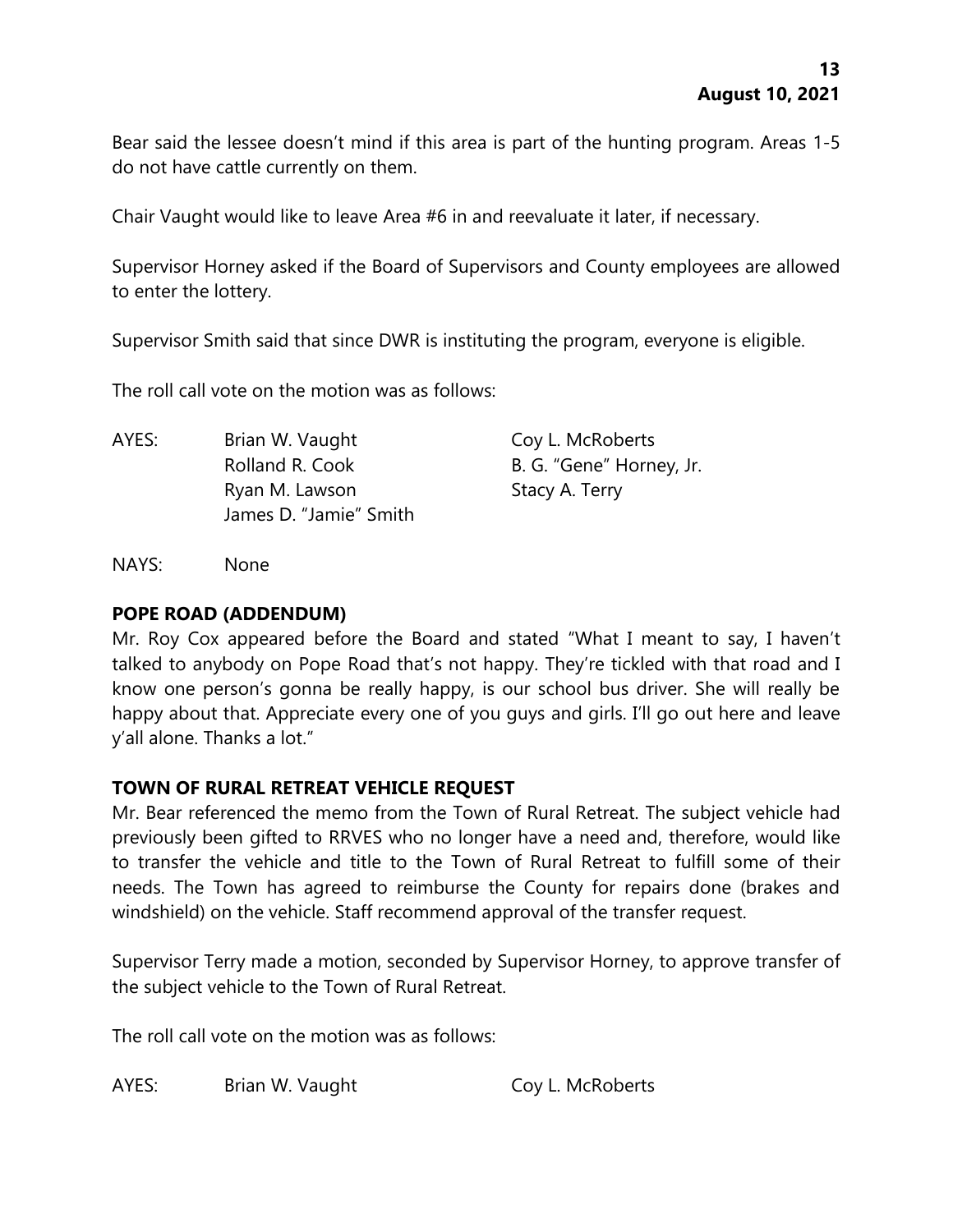Rolland R. Cook B. G. "Gene" Horney, Jr. Ryan M. Lawson Stacy A. Terry James D. "Jamie" Smith

NAYS: None

### **DCJS VICTIM WITNESS GRANT**

Supervisor Smith made a motion, seconded by Supervisor Cook, to accept the DCJS Victim Witness Grant in the total amount of \$97,310.

The roll call vote on the motion was as follows:

| AYES:    | Rolland R. Cook        | B. G. "Gene" Horney, Jr. |
|----------|------------------------|--------------------------|
|          | James D. "Jamie" Smith | Stacy A. Terry           |
|          | Coy L. McRoberts       |                          |
| NAYS:    | <b>None</b>            |                          |
| ABSTAIN: | Brian W. Vaught        | Ryan M. Lawson           |

#### **VTC MARKETING LEVERAGE PROGRAM GRANT**

Mr. Hankins explained that this grant was applied for by Ms. Sweeney in cooperation with New River Trail State Park and Town of Wytheville to reprint trail brochures, a very popular resource for outdoor enthusiasts. The award was granted in the amount of \$10,000 and Ms. Sweeney is to be commended for her efforts.

Supervisor Horney made a motion, seconded by Vice Chair Lawson, to accept the VTC Marketing Leverage Program Grant in the amount of \$10,000 and to amend and appropriate same.

The roll call vote on the motion was as follows:

AYES: Brian W. Vaught Coy L. McRoberts Rolland R. Cook B. G. "Gene" Horney, Jr. Ryan M. Lawson Stacy A. Terry James D. "Jamie" Smith

NAYS: None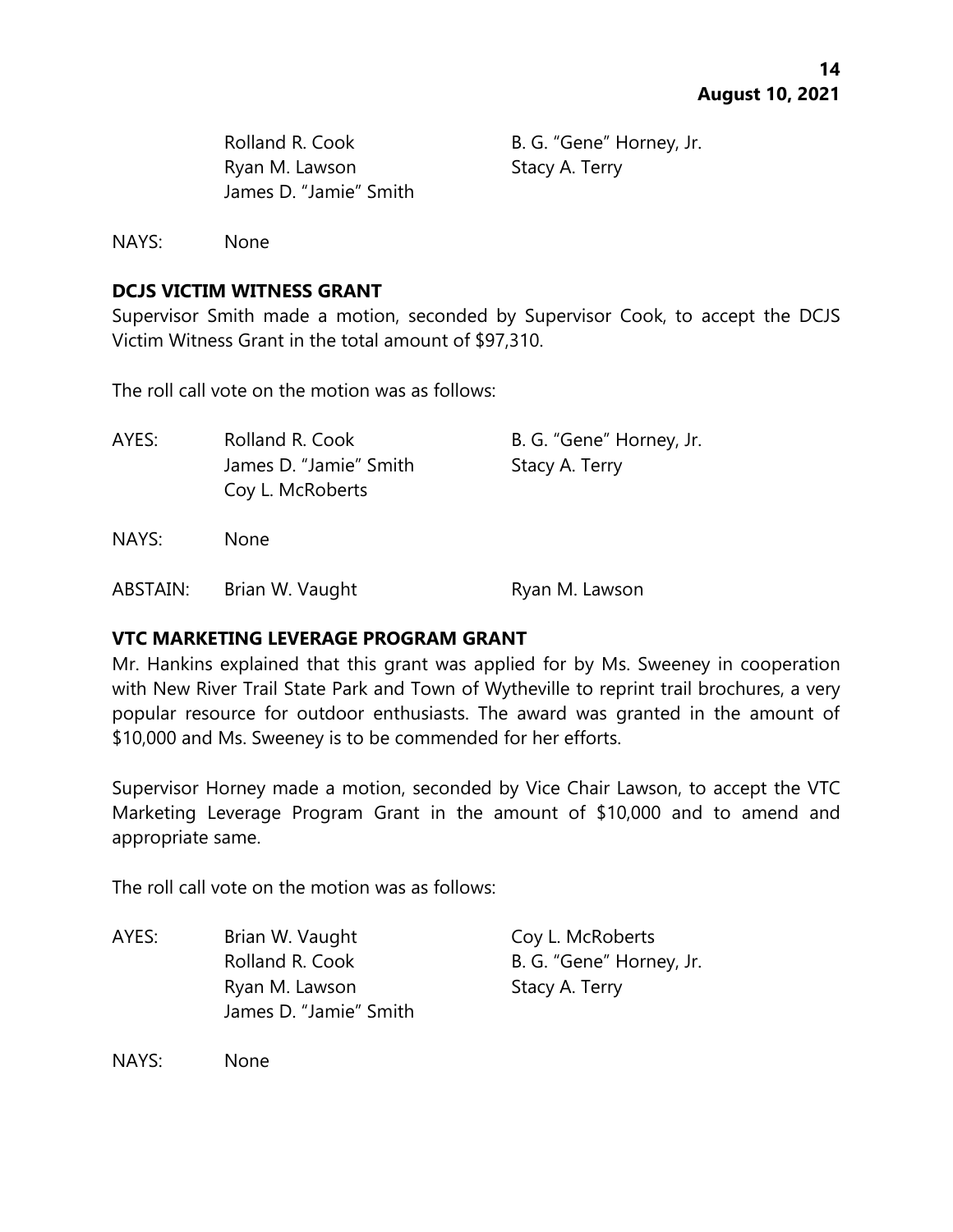#### **LAW LIBRARY**

Mr. Bear stated that the Circuit Court has approximately \$3k of unspent funds for FY21 and the Judge has asked to use some of that for a part-time clerk in the law library.

Supervisor Terry made a motion, seconded by Supervisor Smith, to amend and appropriate \$2,153 from FY21 unspent funds for the employment of a part-time law library clerk.

The roll call vote on the motion was as follows:

AYES: Brian W. Vaught Coy L. McRoberts Rolland R. Cook B. G. "Gene" Horney, Jr. Ryan M. Lawson Stacy A. Terry James D. "Jamie" Smith

NAYS: None

### **PROGRESS PARK AGRICULTURAL LAND LEASE**

Mr. Bear commented that G&G Livestock has been leasing acreage in Progress Park since early this year. This amendment removes 37 acres (Lot 1) intended for use by STS Group, and adds 37 acres not used by Branch Botanicals ("BB"). The rent will stay the same. In addition, the County will not charge for the additional 15 acres (between BB and Lot 24) as it will later be conveyed to VDOT as a right of way for the connector road.

Supervisor Smith made a motion, seconded by Supervisor Terry, to approve Amendment #1 of the Progress Park Agricultural Land Lease with G&G Livestock.

The roll call vote on the motion was as follows:

AYES: Brian W. Vaught Coy L. McRoberts Rolland R. Cook B. G. "Gene" Horney, Jr. Ryan M. Lawson Stacy A. Terry James D. "Jamie" Smith

NAYS: None

#### **FIRE APPARATUS & COMMAND TRAILER**

Mr. Hankins explained that at the direction of this Board and the Fire & Rescue Committee, the County solicited proposals for the purchase of three fire apparatus (two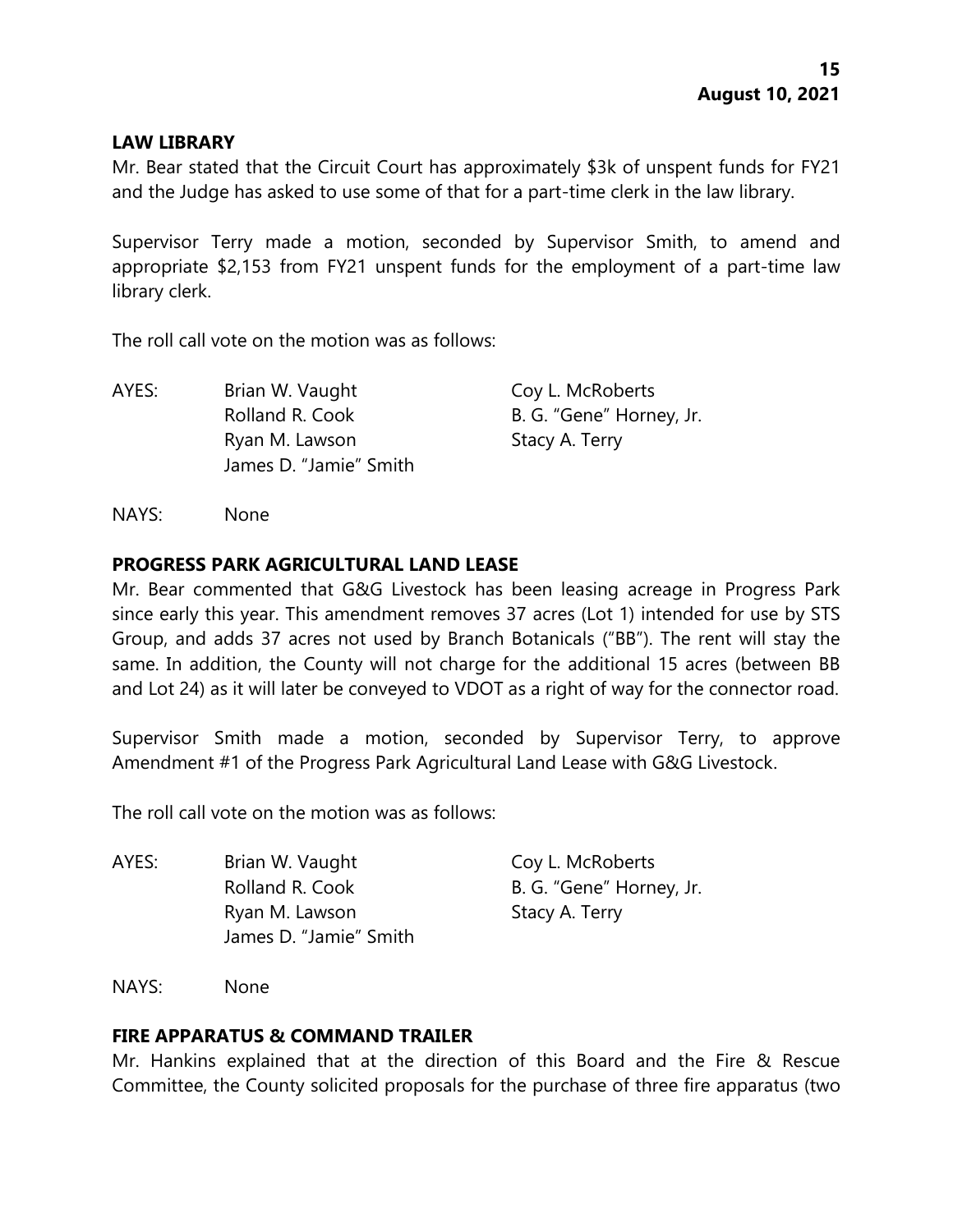pumper tankers and one brush truck) for Speedwell and Ivanhoe fire departments. Many proposals were received and the lowest price to meet the urgent need/specs came from Brindlee Mountain Fire Apparatus for a total of \$750k.

Supervisor Cook made a motion, seconded by Vice Chair Lawson, to authorize the purchase of three fire apparatus in the amount of \$750,000 from Brindlee Mountain Fire Apparatus.

The roll call vote on the motion was as follows:

AYES: Brian W. Vaught Coy L. McRoberts Rolland R. Cook B. G. "Gene" Horney, Jr. Ryan M. Lawson Stacy A. Terry James D. "Jamie" Smith

NAYS: None

Mr. Hankins explained that three proposals were received for a 24' incident command trailer ranging from \$75,700 to \$169,000 with Great Dane being the low bidder. The cost of the trailer was expected to be shared with the Sheriff's Office out of the PAF fund. However, the Sheriff does not want to commit to half the cost due to upcoming fleet needs, nor can the County absorb the total cost.

Chair Vaught asked if there are available funds from CARES Act and if the trailer be used to store PPE.

Mr. Bear replied there is approximately \$30k available from CARES Act funding. The trailer could also be used to store some PPE.

Mr. Hankins added that after the incident at Charlottesville a few years ago, the State recommended that localities have an incident command trailer/vehicle.

The Chair mentioned that a vehicle such as this would have been very useful during the recent drowning accident at Rural Retreat Lake.

In response to the Vice Chair's inquiry, Mr. Bear said the balance in the PAF at June 30<sup>th</sup> is \$936k.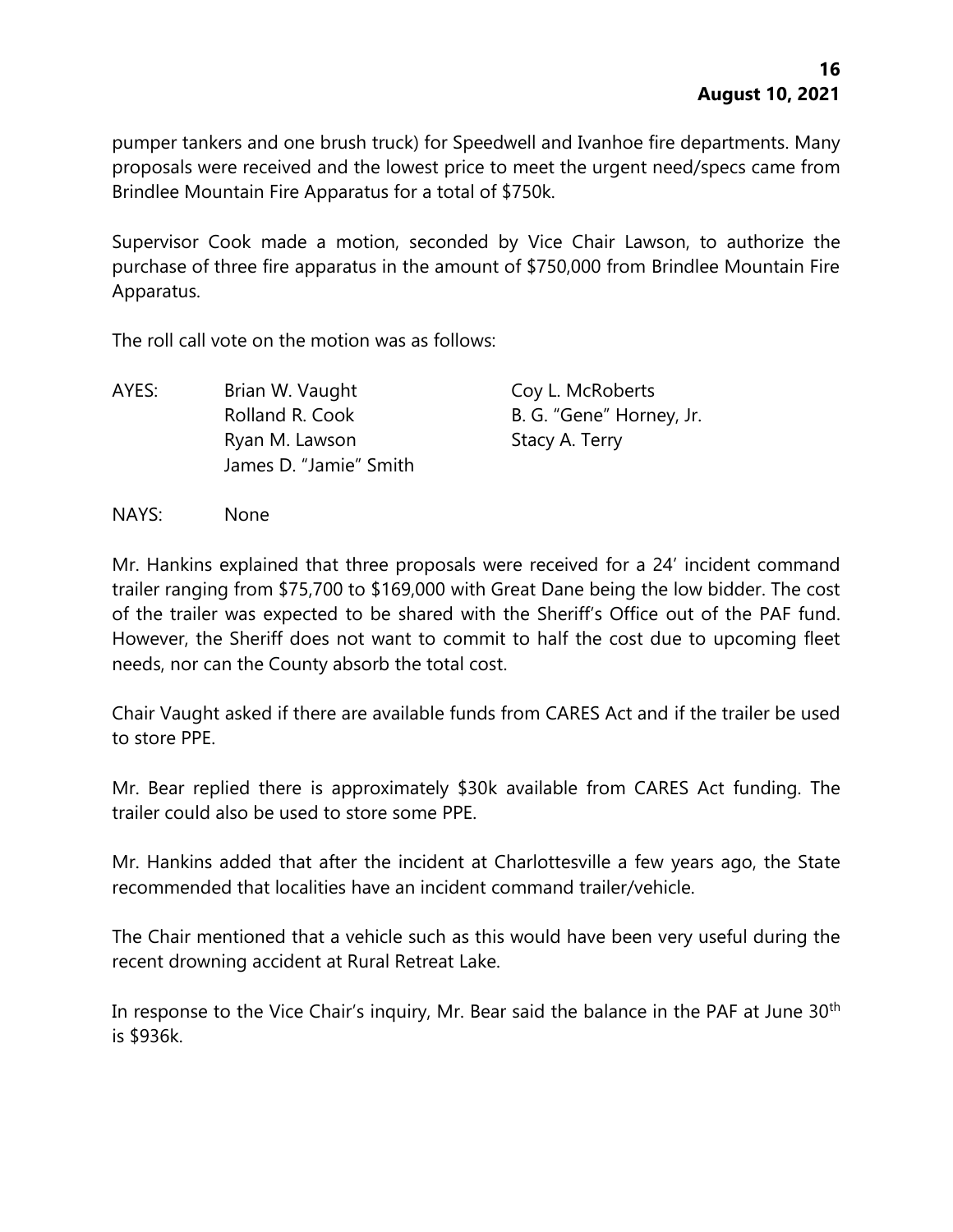Sheriff Foster explained some of their anticipated budgetary needs but said that his office could commit to spending up to \$15k toward the incident command trailer.

Supervisor Cook asked if we purchase the trailer, would we need to purchase another truck to pull it.

Mr. Hankins said that if it was needed, money is in the budget.

Mr. Bear commented that four new pickup trucks were purchased for the fire departments so if the trailer needs to be pulled, it shouldn't be an issue. He also mentioned that Mr. McCabe will be needing a new truck in the not-so-distant future, to replace his 2005 vehicle that recently experienced an issue, presumably too costly to repair.

Supervisor Terry made a motion, seconded by Supervisor Horney, to proceed with the purchase of an incident command trailer from Great Dane for \$75,700.

The roll call vote on the motion was as follows:

AYES: Brian W. Vaught Coy L. McRoberts Rolland R. Cook B. G. "Gene" Horney, Jr. Ryan M. Lawson Stacy A. Terry James D. "Jamie" Smith

NAYS: None

### **FIRE APPARATUS FINANCING**

Mr. Bear said that requests went out to various institutions for financing of the fire apparatus and command trailer. Staff recommend financing \$800k through BB&T over seven years at a rate of 1.44%.

Supervisor Terry made a motion, seconded by Vice Chair Lawson, to have bond counsel prepare documentation to finance \$800k through BB&T/Truist at an interest rate of 1.44%.

The roll call vote on the motion was as follows:

| AYES: | Brian W. Vaught | Coy L. McRoberts         |
|-------|-----------------|--------------------------|
|       | Rolland R. Cook | B. G. "Gene" Horney, Jr. |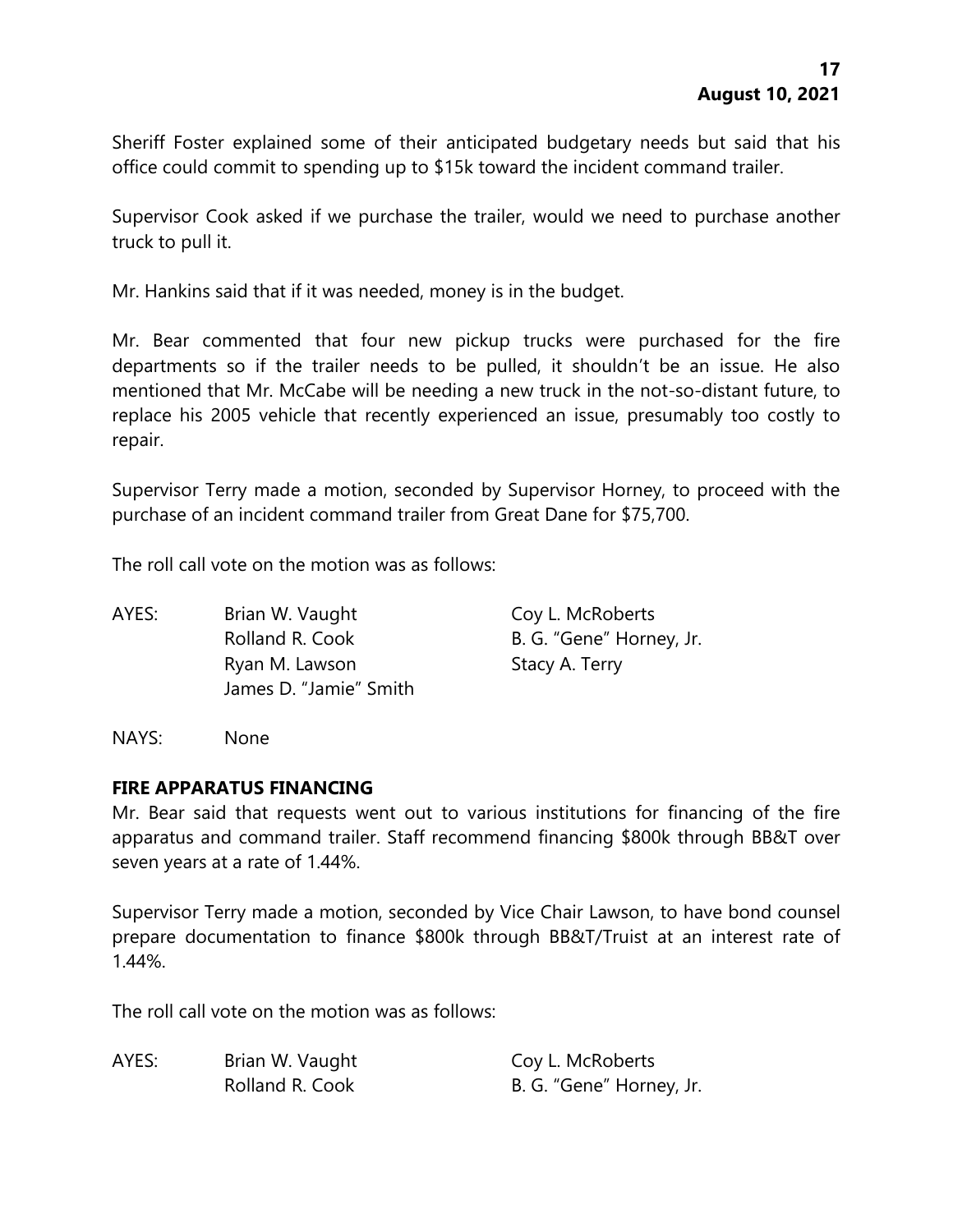Ryan M. Lawson Stacy A. Terry James D. "Jamie" Smith

NAYS: None

#### **BUDGET COMMITTEE REPORT**

1. FY22 Budget Amendments - Supervisor Smith made a motion, as recommended by the Budget Committee, to approve the following budget amendments and appropriations:

| <b>REASON</b>                                       | <b>DEPT CODE</b> | <b>AMOUNT</b> |
|-----------------------------------------------------|------------------|---------------|
| <b>JIDA CARES Audit Expenses</b>                    | 8107-457010      | \$2,000.00    |
| Utility Arrearage & Assistance Program - Water      | 4401-457706      | \$3,361.16    |
| Utility Arrearage & Assistance Program - Wastewater | 4402-457706      | \$3,361.16    |
| Auto Premium FY22 - Sheriff                         | 3102-452030      | \$2,701.00    |
| Auto Premium FY22 - Parks & Recreation              | 7109-452030      | \$992.00      |
| Auto Premium FY22 - Rural Retreat Lake              | 7110-452030      | \$496.00      |
| Auto Premium FY22 - Engineering                     | 8102-452030      | \$496.00      |
| <b>Emergency Services - Call-out Funds</b>          | 3202-457290      | \$7,500.00    |
| Emergency Services - Hamilton Knob Fire Channel     | 9000-47022       | \$5,764.00    |
| <b>Emergency Services - Hazmat Reimbursements</b>   | 3202-457292      | \$13,473.00   |
| Rural Retreat Depot - FY21 Last Quarter Payment     | 1101-457015      | \$625.00      |
|                                                     |                  | \$40,769.32   |

The roll call vote was as follows:

AYES: Brian W. Vaught Coy L. McRoberts Rolland R. Cook B. G. "Gene" Horney, Jr. Ryan M. Lawson Stacy A. Terry James D. "Jamie" Smith

NAYS: None

2. School Construction – Supervisor Smith made a motion, as recommended by the Budget Committee, to transfer \$1,000,000 from the General Fund to the School Construction Fund in preparation for the next round of school construction.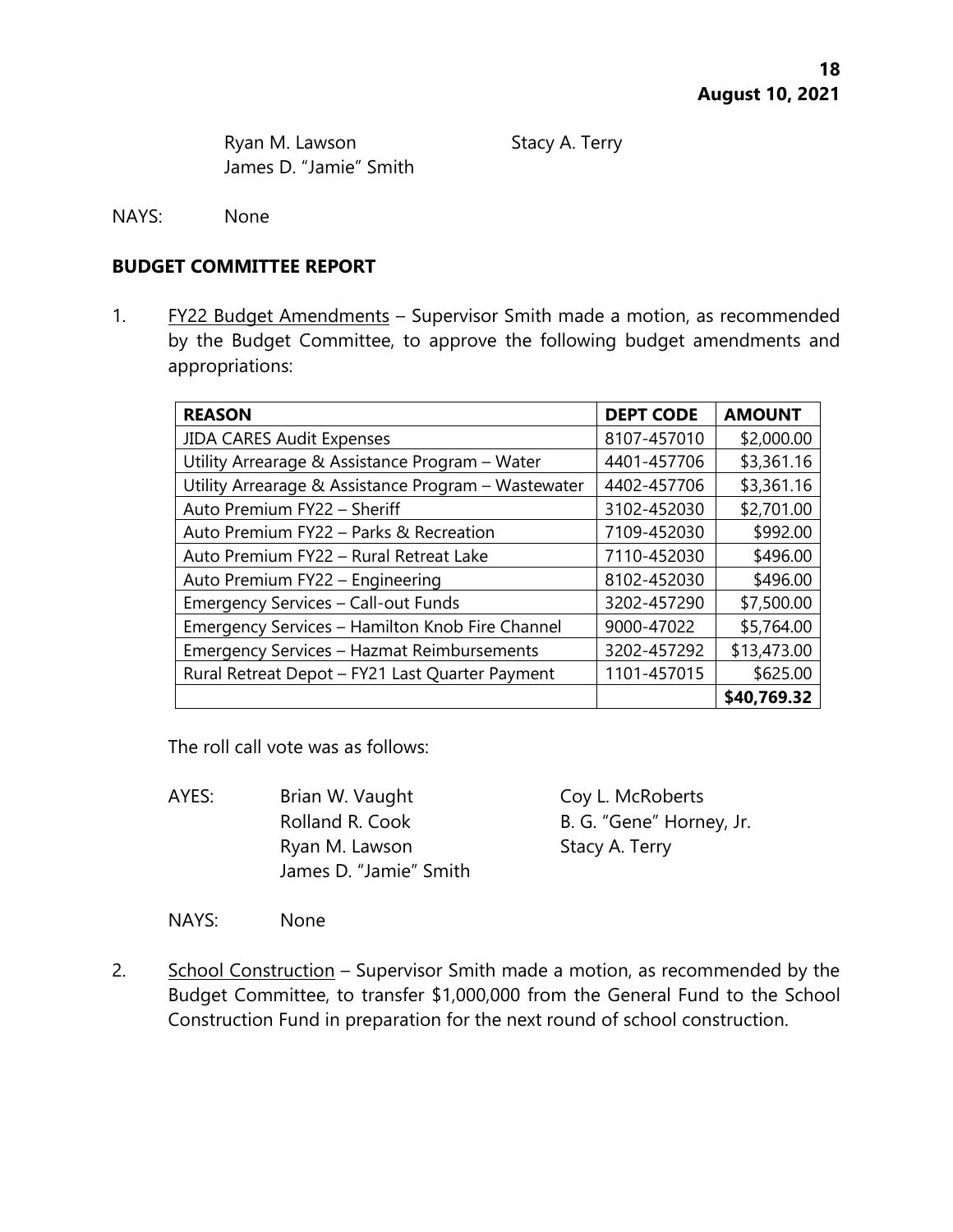Supervisor Terry stated that transferring \$1M for the school when the school doesn't seem to be too concerned about the kids is rather difficult for him to accept.

Mr. Bear replied that this is just moving the funds from one line item to another and that the Board still maintains control over the funds.

Supervisor McRoberts thought that the school board was going to come up with some money to help with the construction at Scott Memorial.

Mr. Bear responded that the school has around \$5M in ESSR Funds to assist with Scott's construction, and reiterated this transfer is just setting aside (not spending) part of the unused funds from last year.

The roll call vote was as follows:

| AYES: | Brian W. Vaught        | Coy L. McRoberts         |
|-------|------------------------|--------------------------|
|       | Rolland R. Cook        | B. G. "Gene" Horney, Jr. |
|       | Ryan M. Lawson         | Stacy A. Terry           |
|       | James D. "Jamie" Smith |                          |

NAYS: None

#### **SHERIFF**

Chair Vaught congratulated the newly appointed Sheriff Foster and welcomed him.

Sheriff Foster said that as Chief Deputy, he attended most all of the Board of Supervisors' meetings and he thanked the Board for all their help. Also, he and his office truly enjoyed the picnic and appreciates the employee recognition. Separately, the Sheriff said they now have speed data calculators to put on poles per the requests of Supervisors McRoberts and Smith.

The Sheriff asked Mr. Bear to extend his thanks to Mr. Fowler on repairs made to Old Bank Road; the residents are quite pleased.

Mr. Bear shared a memo with the Board concerning Lenco Armored Vehicles, a sole source provider of the Lenco BearCat or equivalent. At a previous meeting, the Board agreed to amend and appropriate funds out of PAF for an armored vehicle.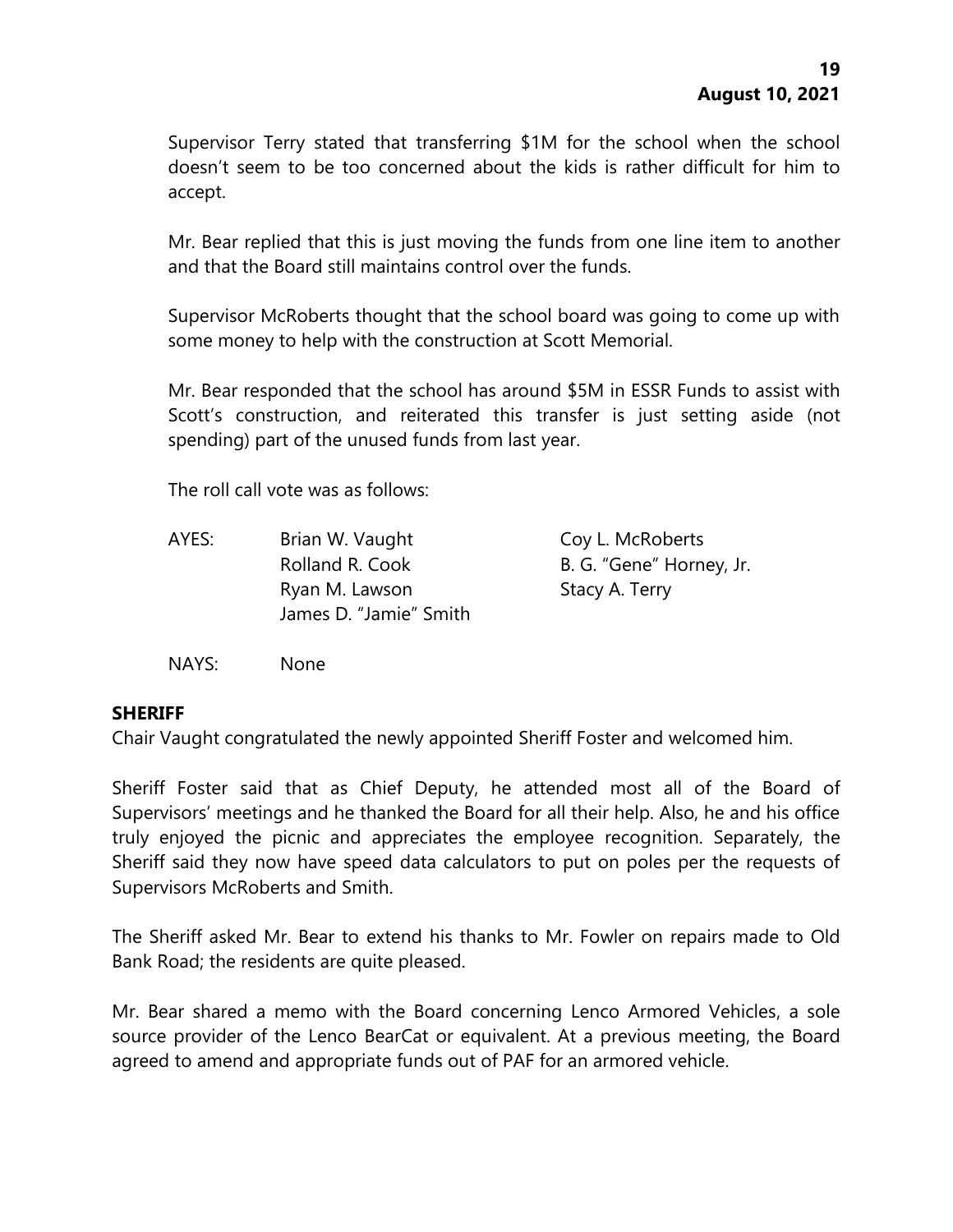Supervisor Smith made a motion, seconded by Supervisor Cook, to approve the Sheriff's Office request to proceed with the purchase of an armored vehicle from Lenco Armored Vehicles, a sole source provider.

The roll call vote on the motion was as follows:

| AYES:    | Rolland R. Cook<br>James D. "Jamie" Smith<br>Coy L. McRoberts | B. G. "Gene" Horney, Jr.<br>Stacy A. Terry |
|----------|---------------------------------------------------------------|--------------------------------------------|
| NAYS:    | <b>None</b>                                                   |                                            |
| ABSTAIN: | Brian W. Vaught                                               | Ryan M. Lawson                             |

## **FY22 BUDGET AMENDMENT**

Per tonight's public hearing, Mr. Bear asked the Board for input/action on amending the budget to accept the ARPA funds. He said that Mr. Kegley had good thoughts on use and public input but that Broadband should remain a top priority.

Chair Vaught referenced Mr. Kegley's discussion and that some of the issues are located specifically in the Town of Wytheville. Because the Town is receiving about \$7M in ARPA funding, the Chair hopes that Mr. Kegley approaches the Town Council for assistance.

Supervisor McRoberts made a motion, seconded by Vice Chair Lawson, to amend and appropriate \$5,571,531 in ARPA funding as follows:

| 35053-470243 ARPA Broadband              | \$2,000,000 |
|------------------------------------------|-------------|
| 35053-470244 ARPA Utilities              | \$3,000,000 |
| 35053-470245 ARPA Public Health & Safety | \$200,000   |
| 35053-470246 ARPA Economic Impact        | \$371,531   |

The roll call vote on the motion was as follows:

| AYES: | Brian W. Vaught        | Coy L. McRoberts         |
|-------|------------------------|--------------------------|
|       | Rolland R. Cook        | B. G. "Gene" Horney, Jr. |
|       | Ryan M. Lawson         | Stacy A. Terry           |
|       | James D. "Jamie" Smith |                          |

NAYS: None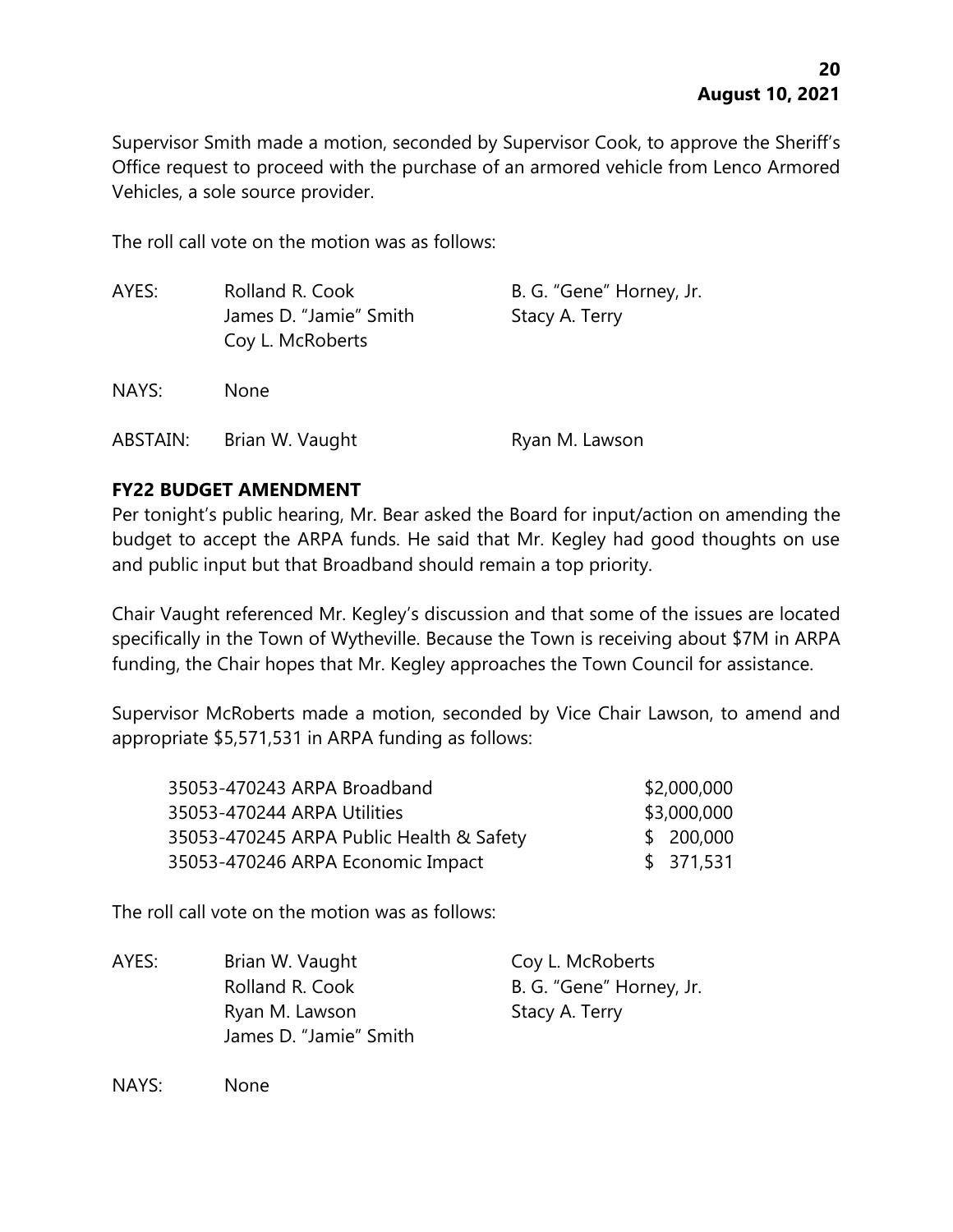#### **SUPERVISORS' REPORTS**

- 1. Jones Road Supervisor Smith would like to get an update on adding Jones Road to the six-year plan.
- 2. Southcrest Drive Supervisor Smith commented that residents are still waiting on signage previously requested.
- 3. E. Lee Highway Supervisor Smith asked Mr. Bear to convey his thanks to Mr. Fowler for the paving done near Carter's Park.
- 4. Convenience Center Attendants Supervisor Cook asked for an update on this issue raised at the last meeting.

Mr. Bear said that the subject was discussed at the last Building & Grounds Committee meeting; they reviewed the situation but had difficulty coming up with a viable solution.

Mr. Bear also said that staff at the convenience centers have been trying to reposition some of the boxes and it's not working out very well (creating backlogs). He said they may have to go back to the original layout.

5. Piney Mountain Road and Briar Road - Supervisor McRoberts said he had a couple meetings with VDOT and it seems they're willing to work out the issues on these two roads. Also, dust control is an issue.

Mr. Bear spoke with Mr. Fowler today and until we get some rain, dust remains an issue. VDOT will continue their work on it.

6. VDOT – Chair Vaught met with Mr. Fowler and Ms. Heath regarding Lake Mount Airy Road and they were quite receptive. However, if we could just get them to address the section by the Heldreth farm (never been smooth).

Mr. Bear will follow-up with Mr. Fowler on that portion of road.

7. County Picnic – Chair Vaught reiterated what Sheriff Foster said about the positive feedback from employees about the picnic. However, the Chair would like to request that Mr. Catron (IT) make his award-winning chicken wings at next year's picnic.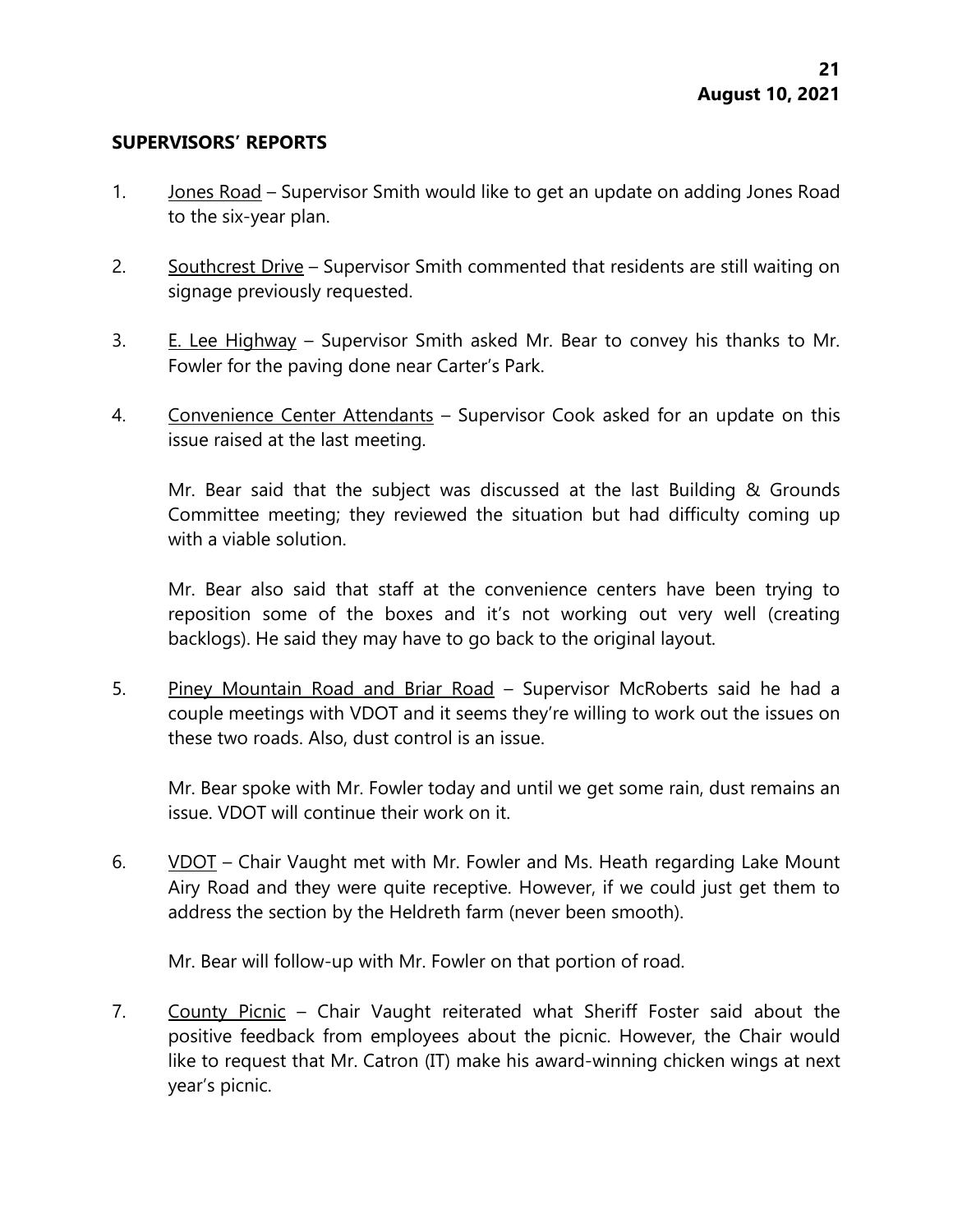### **CLOSED MEETING**

Supervisor Terry made a motion, seconded by Vice Chair Lawson, to enter into Closed Meeting under Code of Virginia Section 2.2-3711-A.5, Prospective Business or Industry (Projects Palm and Gold Star).

The vote on the motion was unanimous.

Supervisor Terry made a motion, seconded by Vice Chair Lawson, to return to open meeting.

The vote on the motion was unanimous.

Upon returning to open meeting, Supervisor McRoberts made a motion, seconded by Vice Chair Lawson, to adopt the following Resolution certifying the business conducted in closed meeting as follows:

## **RESOLUTION CERTIFICATION OF CLOSED MEETING**

**WHEREAS,** the Wythe County Board of Supervisors has convened a closed meeting on this date pursuant to an affirmative recorded vote and in accordance with the provisions of the Virginia Freedom of Information Act; and,

**WHEREAS,** Section 2.2-3712 of the Code of Virginia requires a certification by the Wythe County Board of Supervisors that such meeting was conducted in conformity with Virginia law; and,

**NOW, THEREFORE, BE IT RESOLVED** that the Wythe County Board of Supervisors hereby certifies that, to the best of each member's knowledge, (i) only public business matters lawfully exempted from open meeting requirements by Virginia law were discussed in the closed meeting to which this certification resolution applies, and (ii) only such public business matters as were identified in the motion convening the closed meeting were heard, discussed, or considered by the Wythe County Board of Supervisors.

The roll call vote on the motion was as follows:

AYES: Brian W. Vaught Coy L. McRoberts

Rolland R. Cook B. G. "Gene" Horney, Jr.